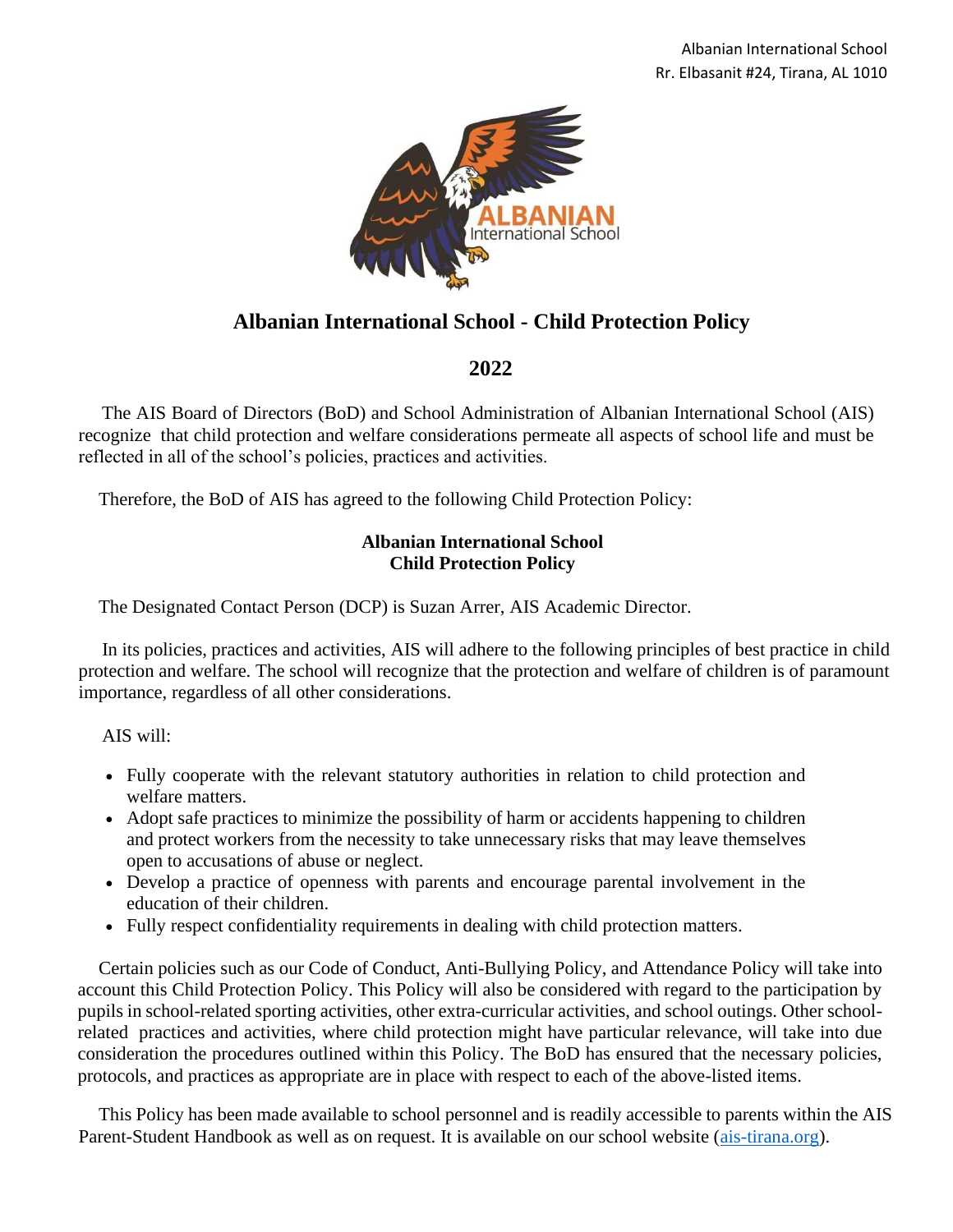### **Designated Contact Person (DCP)**

The DCP at AIS is the Academic Director, Suzan Arrer; the Board of Directors has ratified this appointment.

The DCP has specific responsibility for child protection and will represent the school in all correspondence in connection with allegations of abuse.

The DCP acts in cases where there are reasonable grounds for suspicion or where an allegation has been made.

# **Confidentiality**

All information regarding concerns of possible child abuse should only be shared on a 'need to know' basis in the interests of the child. The giving of information to those who need to have that information is not a breach of confidentiality. This procedure exists for the protection of a child who may have been or has been abused.

# **Protection for Persons Reporting Child Abuse**

Albanian International School will provide immunity from civil liability to any person who reports child abuse 'reasonably and in good faith' to designated officers.

# **Definition and Recognition of Child Abuse**

Child abuse can be categorized into four different types:

- Neglect\*
- Emotional abuse
- Physical abuse
- Sexual abuse

\*Neglect can be defined in terms of an omission, where the child suffers significant harm or impairment of development by being deprived of food, clothing, warmth, hygiene, intellectual stimulation, supervision and safety, attachment to and affection from adults, medical care.

# **Guidelines for Recognition of Child Abuse**

This policy draws attention to 'persistent evidence' of neglect, including indicators such as no lunch, lack of uniform, no homework, poor attendance, persistent health problems, lack of sleep, inappropriate television viewing late at night and other evidence that would indicate lack of supervision in the home. All signs and symptoms must be examined in the total context of the child's situation and family circumstances.

There are commonly three stages in the identification of child abuse:

- 1. Considering the possibility
- 2. Looking out for signs of abuse
- 3. Recording of information

# **Handling Disclosures from Children**

Staff is advised to deal with each situation sensitively, reassure the child but not to make promises that cannot be fulfilled.

The adult should not ask leading questions or make suggestions. They should explain that further help may have to be sought. The discussion should then be recorded accurately.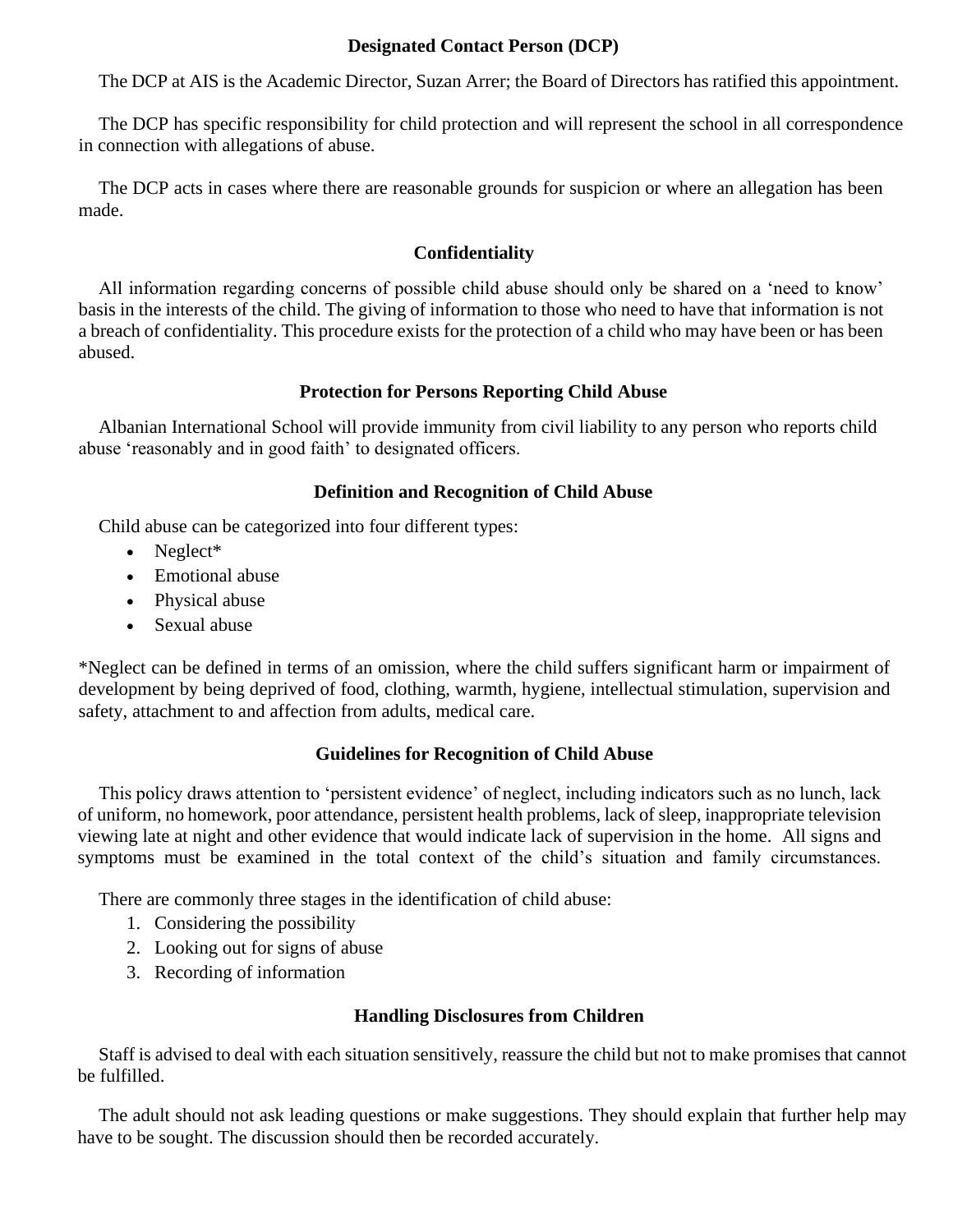The record should include reference to what was observed with sketches of physical injury where necessary. It should also record when the alleged incident took place. Records should be kept in a secure place. The information should then be conveyed to the school DCP.

### **Allegations or Suspicions in relation to School Employees**

The Albanian International School and DCP are primarily concerned with the protection of the children in their care. However, employees must be protected against false and malicious claims.

Legal advice should be sought by the board in relation to the employee. If the allegation is against the DCP, the Chairperson of the BoD will assume responsibility for reporting the matter to the proper authorities.

# **Reporting**

When an allegation of abuse is made against a school employee, the DCP should first acquire a written statement of the allegation from the person/agency making the report. A parent/guardian may make a statement on behalf of a child. The DCP should always inform the Chairperson of the BoD.

School employees, other than the DCP, who receive allegations against another school employee, should immediately report the matter to the DCP. School employees who form suspicions regarding conduct of another school employee should consult with the DCP.

The employee should be informed by the DCP:

- a. That an allegation has been made against him/her
- b. The nature of the allegation
- c. Whether or not the authorities have been informed.

# **School Measures Taken to Protect the Children in Our Care**

There are several areas where common sense in our school should prevail in order to protect the children in the school and the staff who care for them. In relation to this, certain points should be noted:

- 1. A copy of the school's child protection policy, which includes the names of the Designated Contact Person (DCP) and Deputy DCP, will be made available to all school personnel and is readily accessible to parents on our website.
- 2. The name of the DCP and other relevant support services are displayed in a prominent position near the main entrance to the school.
- 3. Albanian International School will undertake an annual review of its Child Protection Policy and its implementation by the school. The school has put in place an action plan to address any areas for improvement which might be identified in the annual review. The Board of Management shall make arrangements to inform school personnel that the review has been undertaken.
- 4. Staff who take swimming classes should make sure that there are two adults in attendance at all times. The dressing rooms and pool area should be well supervised.
- 5. Staff should not be alone in a classroom with one child or detain a child on their own after school.
- 6. When possible children should work in groups.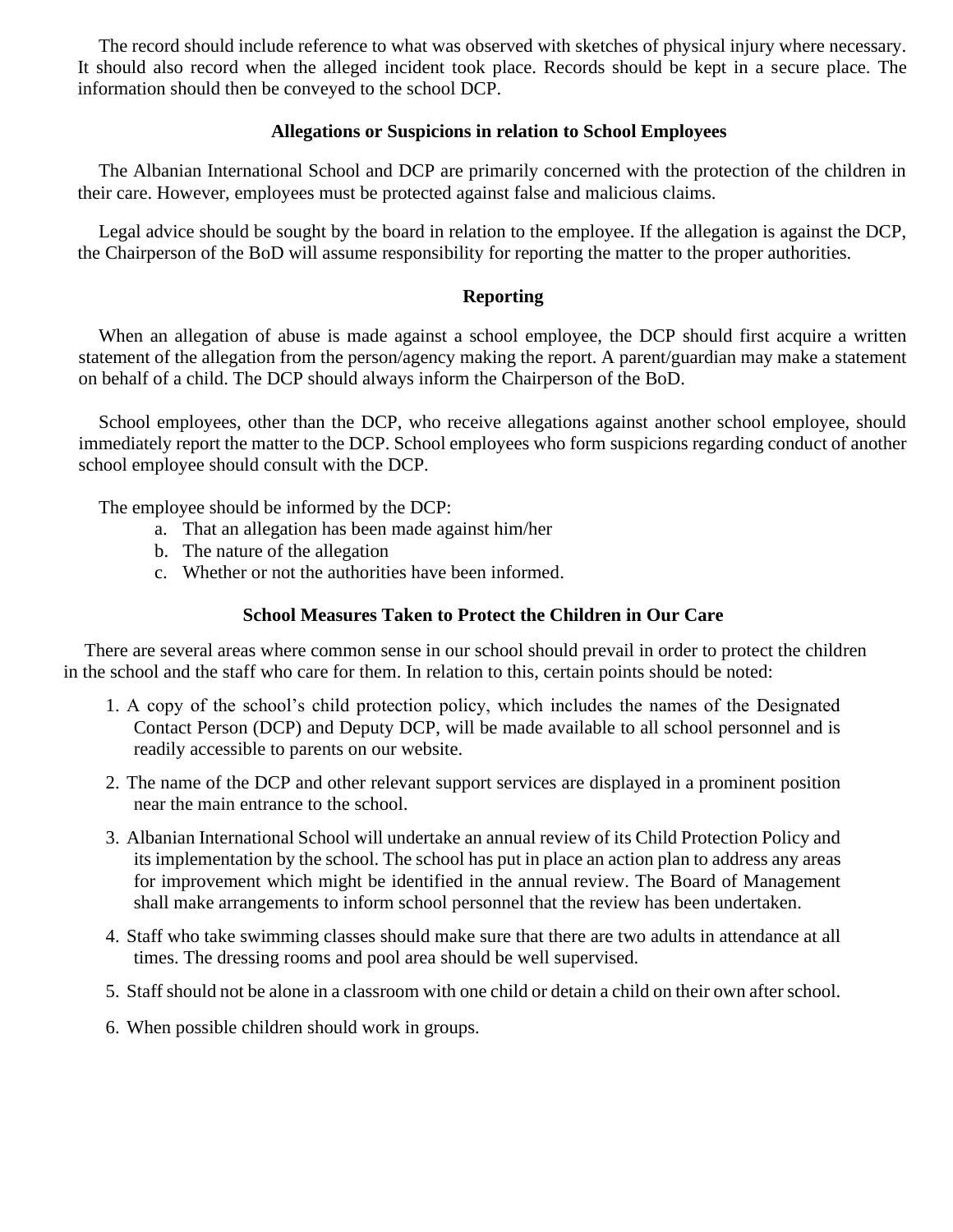#### **APPENDIX A**

#### **Child Protection Practices**

The AIS BoD and staff have identified the following as areas of specific concern in relation to Child Protection. Following discussion and consultation, the staff and Board of Management have agreed that the following practices be adopted:

• Physical contact between school personnel and the child should always be in response to the needs of the child and not the needs of the adult.

While physical contact may be used to comfort, reassure, or assist a child, the following should be factors in determining its appropriateness:

- It is acceptable to the child
- It is open and not secretive
- The age and developmental stage of the child

School personnel should avoid doing anything of a personal nature for children that they can do for themselves. (See Intimate Care Policy)

School personnel should never engage in or allow:

- The use of inappropriate language or behaviors
- Physical punishment of any kind
- Sexually provocative games or suggestive comments about or to a child
- The use of sexually explicit or pornographic material

All media products (YouTube clips, CDs, DVDs, etc.) should be checked for their appropriateness with regard to age and suitability.

### **Visitors/Guest Speakers**

Visitors/Guest speakers should never be left alone with pupils. The school (principal/ teachers) has a responsibility to check out the credentials of the visitor/guest speaker and to ensure that the material in use is appropriate.

### **One-to-one teaching**

It is the policy in this school that one-to-one teaching is often in the best interest of the child. Every effort will be made to ensure that this teaching takes place in an open environment. Parents of children who are to be involved in one-to-one teaching will be informed and their agreement sought.

### **Changing for Games/ PE / Swimming**

Students will be expected to dress and undress themselves for Games/ PE/ Swimming. Where assistance is needed, this will be done in the communal area and with the consent of parents. Under no circumstances will members of staff/ volunteers be expected to or allowed to dress/undress a child in a cubicle/private area. In such situations where privacy is required, the parents/guardians of the child will be asked to assist the child.

#### **Attendance**

AIS school attendance will be monitored as per our Attendance Policy. With regard to child protection, we will pay particular attention to trends in non-attendance. Any pupil with a pattern of poor attendance will be monitored for signs of neglect/physical/emotional abuse.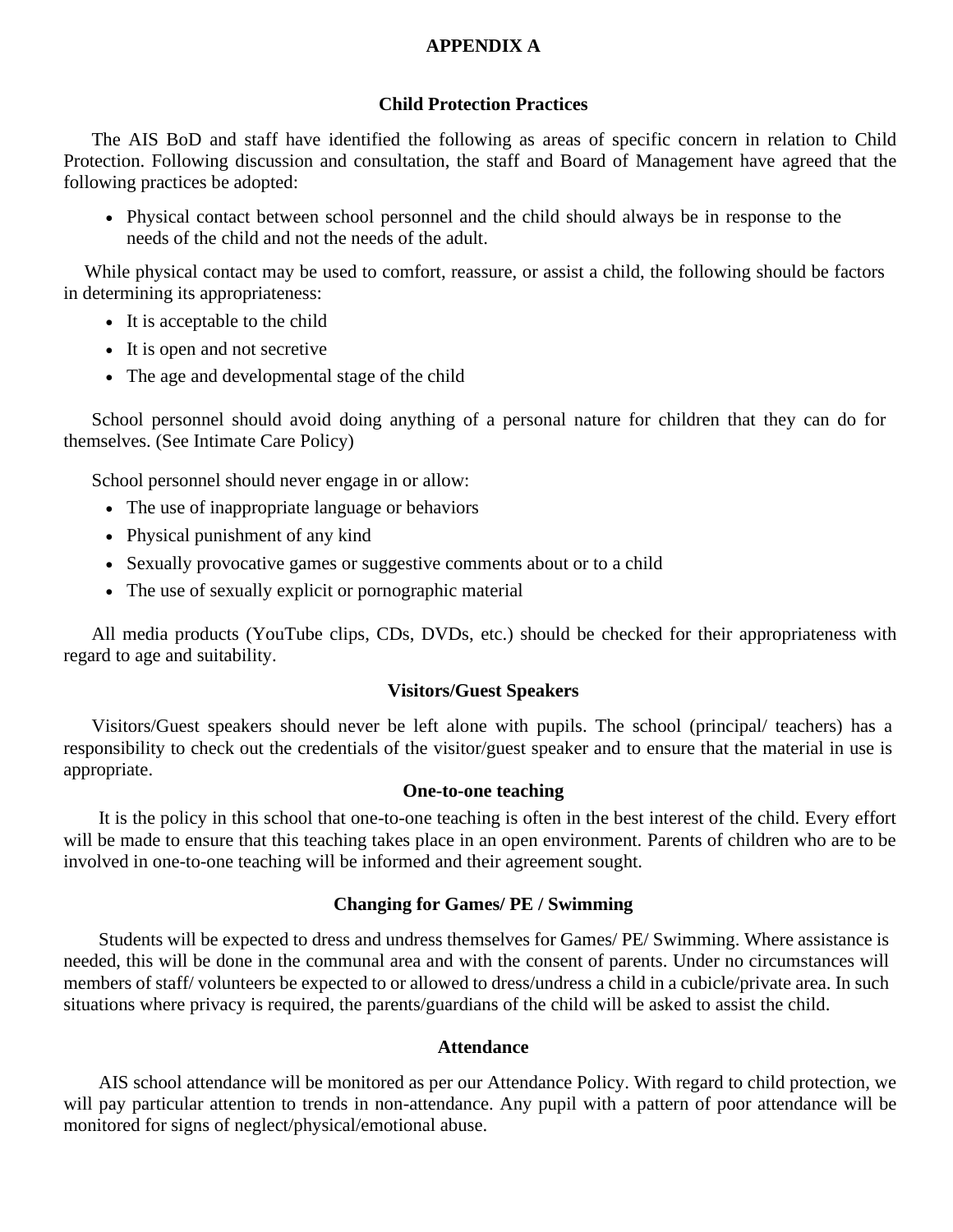#### **Behavior**

Children are encouraged at all times to play cooperatively and inappropriate behavior will be addressed under our Code of Behavior. If an incident occurs which we consider to be of a sexualized nature we will notify the DCP who will record it and respond to it appropriately.

#### **Bullying**

Bullying behavior will be addressed under our Anti-Bullying Policy. If the behavior involved is of a sexual nature or regarded as being particularly abusive, then the matter will be referred to the DCP.

#### **Children travelling in staff cars**

Members of the school staff will not transport individual children in their cars at any time.

#### **Communication**

Every effort will be made to enhance pupil-teacher communication. If pupils have concerns they will be listened to sympathetically. If teachers have to communicate with pupils on a one-to-one basis, they are requested to leave the classroom door open or request a colleague to attend.

#### **Induction of Staff**

The DCP will be responsible for informing all new teachers and ancillary staff of the Albanian International School Child Protection Policy. All new teachers are expected to read and adhere to the Child Protection Policy.

#### **Induction of Students**

All parents and children will be made aware of attendance rules and their implications. All new parents will be instructed in the school's enrolment policy, which outlines the procedures parents and children should use when contacting the school if there are absences or concerns of an educational/personal/family matter. Parents are encouraged to make an appointment with the class teacher/principal if they wish to discuss their child's progress. A copy of the school's Code of Behavior and Anti-Bullying Poliy are available for download from the school's website.

#### **Internet Safety**

It is the intention of the AIS Academic Director and staff to ensure that child protection concerns will be addressed in the school's Information and Communication Technology Policy.

#### **Record Keeping**

Teachers will keep records on each child's reports using both the ALMA online student information system and the class registers. Roll books will be updated daily. Sensitive information regarding children will be shared on a need-to-know basis. All educational files of students who no longer attend the school are kept in a locked storage cabinet.

#### **Supervision**

The school's supervision policy will be followed by all staff to ensure that there is comprehensive supervision of children at all breaks. The AIS Staff Handbook indicates agreed rules around break-times and procedures regarding teacher absences.

#### **Visibility**

Teachers will ensure that children are visible in the school playground. Children will not be allowed to spend time in classrooms or toilets where they would not be under adult supervision. They are not to leave the school playground or to engage with adults who are outside of the school playground.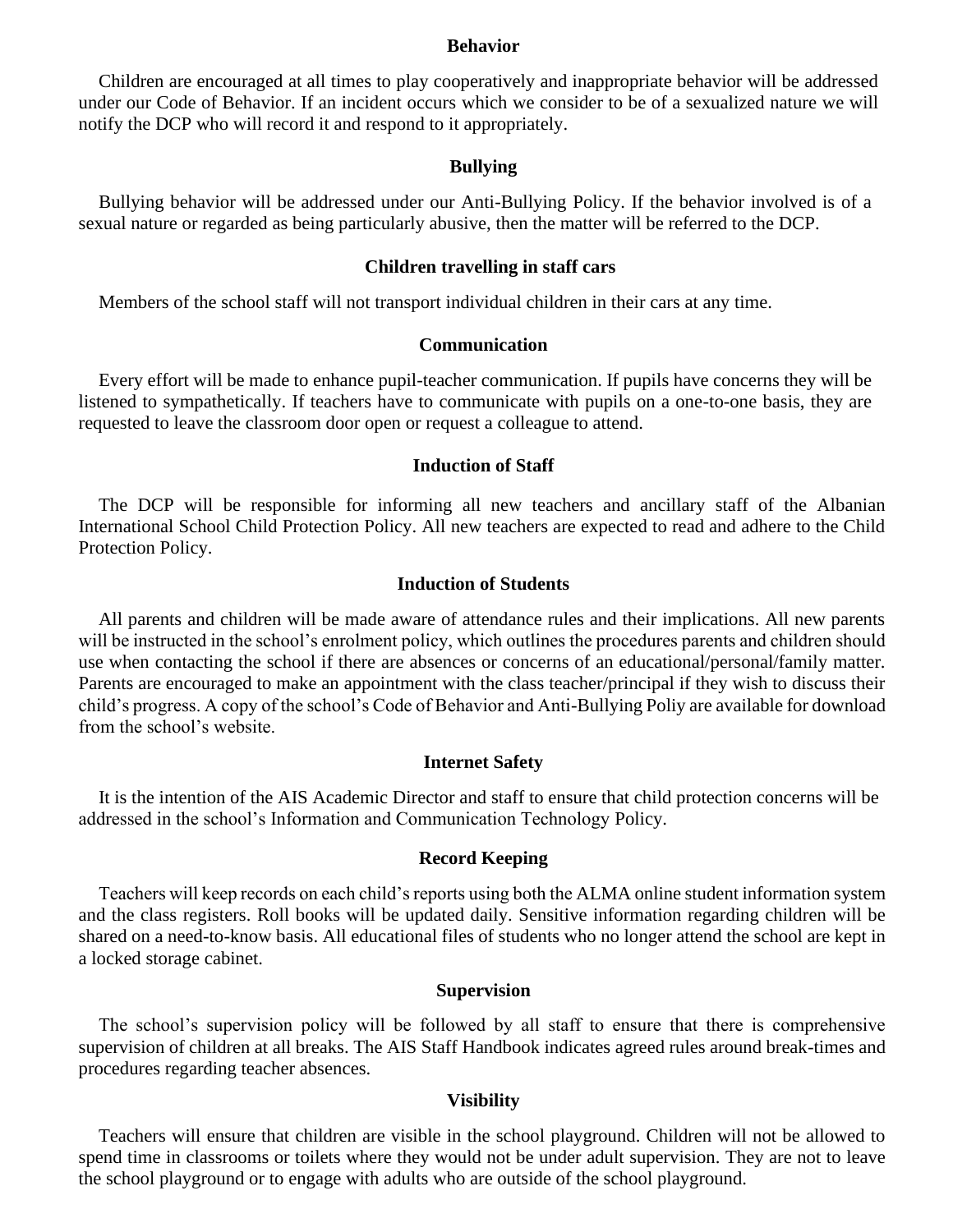# **Appendix B**

# **Reporting Form for Child Protection and Welfare Concerns**

- Date of Report:
- Name of person reporting:
- Address of person reporting:
- Relationship of reporting person with the child concerned:
- Method of report (telephone call, personal call to office):
- Family Details:

# **Details of Child Concerned**

• State whether you consider your report to indicate (a) suspected or actual child abuse or (b) need for family support, giving reasons:

|                        | <b>Suspect   Actual</b> | <b>Reasons</b> |
|------------------------|-------------------------|----------------|
| <b>Physical Abuse</b>  |                         |                |
| <b>Sexual Abuse</b>    |                         |                |
| <b>Emotional Abuse</b> |                         |                |
| <b>Neglect</b>         |                         |                |

• Name of Other Professionals Involved with Children and/or Parents/Guardians:

Public health nurse:

School doctor/nurse:

General practitioner:

Any other agency or professional involved (please describe the nature of any involvement):

# **Report Details**

• Describe, as fully as possible the nature of the problem or incident being reported, giving details of times and dates of individual incidents, the circumstances in which they occurred, any other persons who were present at the time, and their involvement: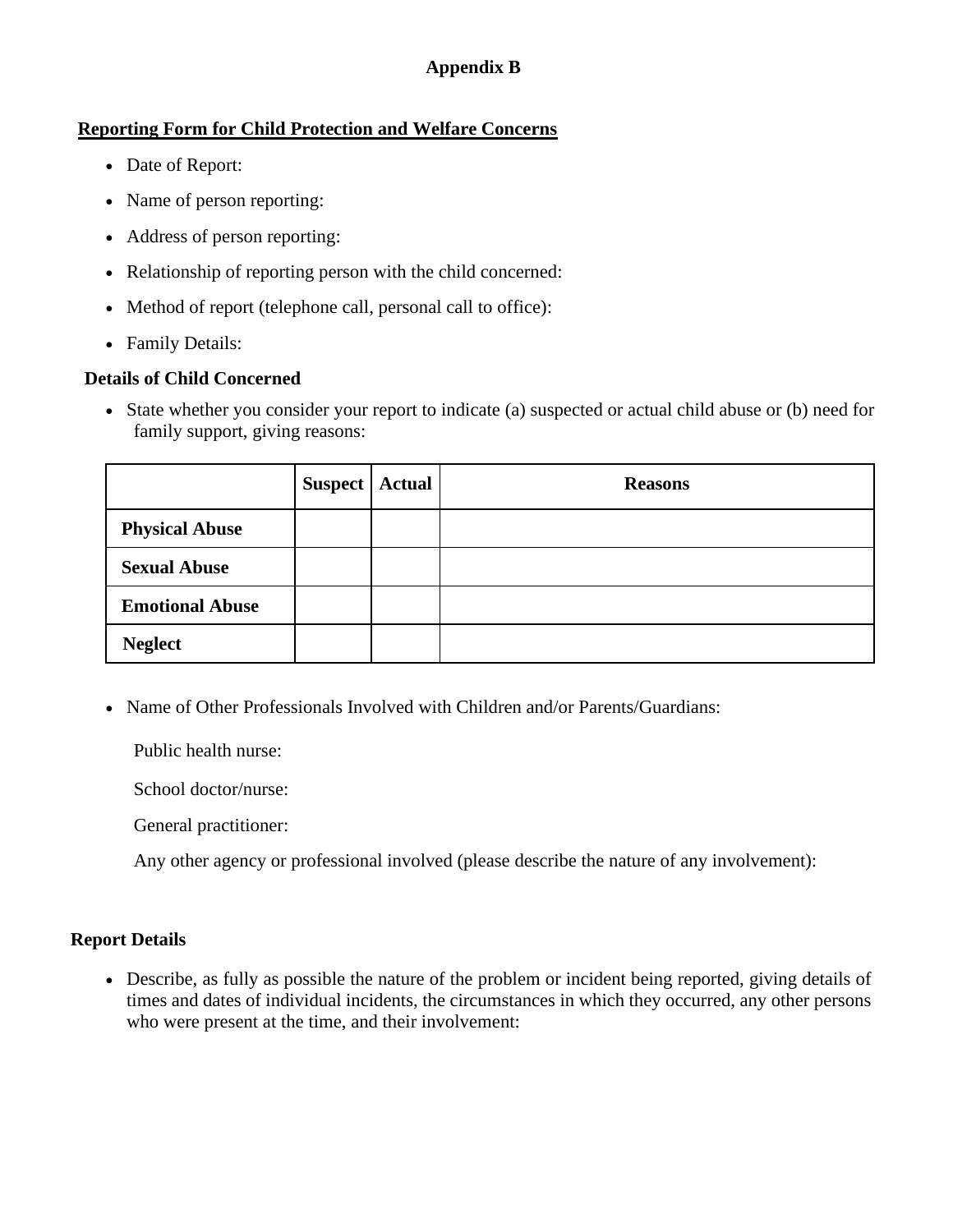- Has any explanation been offered by the child, and/or parents/guardian, which would account for the current problem or incident? (Details)
- As far as possible, describe the state of the children's physical, mental and emotional well-being:

- If child abuse is being alleged, who is believed to be responsible for causing it? Include (if known): Name:
	- Address:
	- Degree of contact with child:
	- Degree of contact with other children:
- Describe (in detail) any risks to which the children in this situation is/are believed to be exposed:
- How did this information come to your attention?
- What has prompted you to report your concern at this time?

• What evidence of harm exists at present?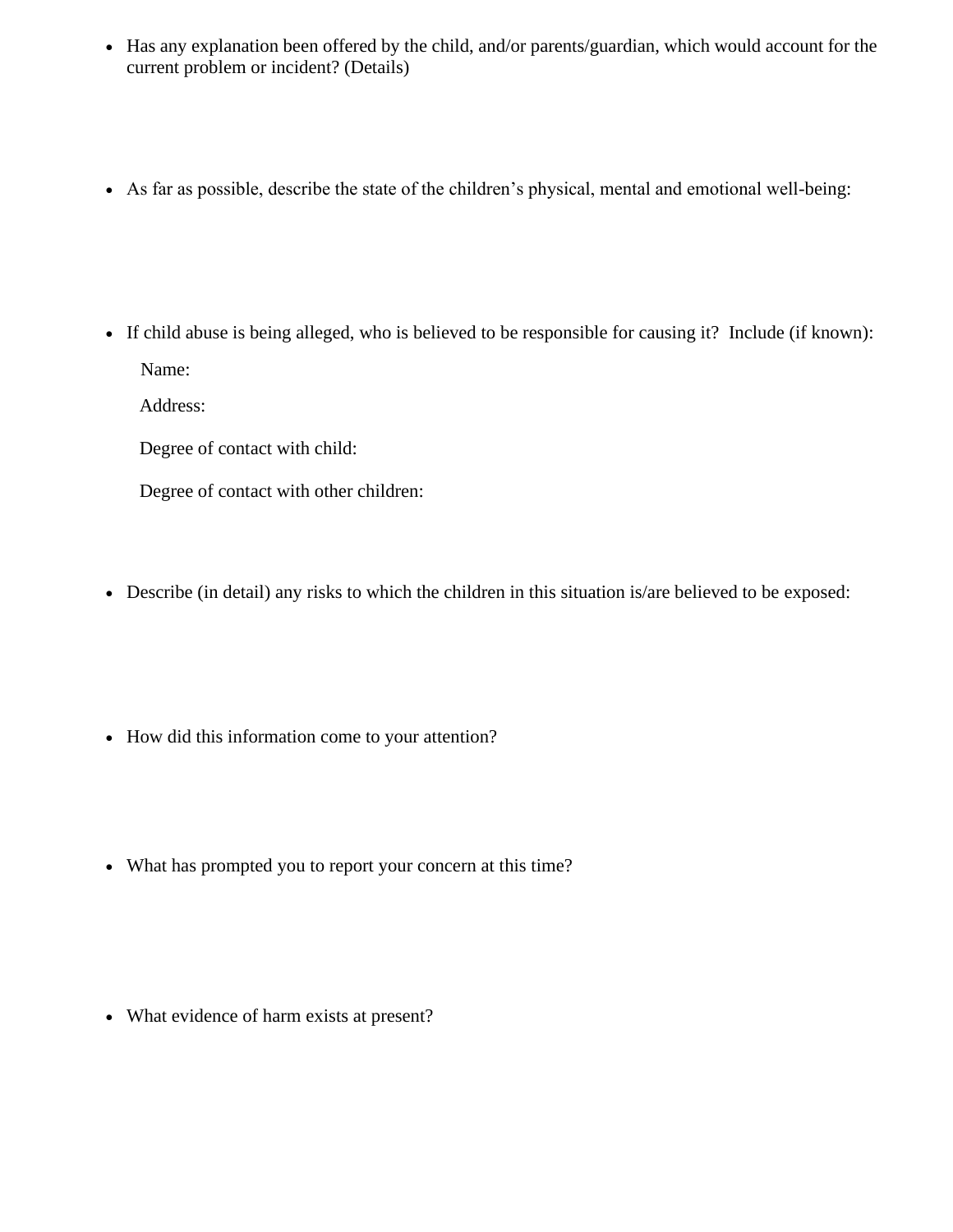- Are there any factors in the child and/or parents/guardians present situation, which may have relevance to the current concern? (for example, recent illness, bereavement, separation, addiction, mental health problem or other difficulty)
- Are there any factors in the child and/or parents/guardians situation which could be considered protective or helpful (for example, extended family or community support)?
- Has any action been taken in response to the current concern or incident? (Details)

- Are the child's parents/guardians aware that this concern is/may be reported to the authorities?
- Is there a need for urgent protective action at this point?
- Any other comments:

Signed: \_\_\_\_\_\_\_\_\_\_\_\_\_\_\_\_\_\_\_\_\_\_\_\_\_\_\_\_\_\_\_\_\_\_\_\_\_\_\_\_\_\_ Date: \_\_\_\_\_\_\_\_\_\_\_\_\_\_\_\_\_\_\_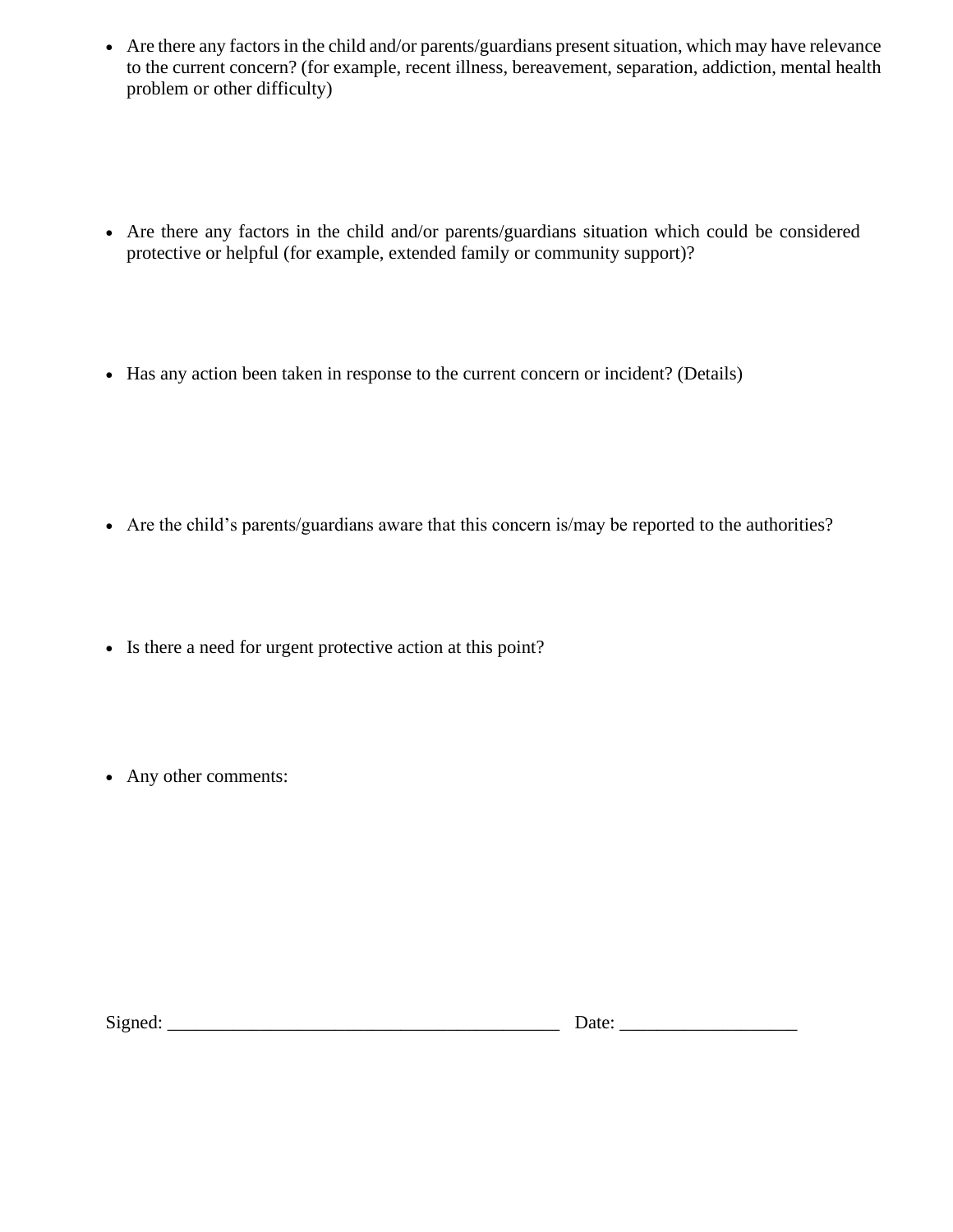# **Appendix C**

Dear Parents/Guardians,

In recent years, as a society, we have become very aware of the problem of child abuse through neglect, emotional, physical or sexual abuse.

Each one of us has a duty to protect children. Teachers, who are the main caregivers to children outside the family, are particularly well placed to observe and monitor children for signs of abuse.

The Board of Directors of Albanian International School has adopted these procedures as school policy. This school policy is available on our website at [ais-tirana.org.](https://ais-tirana.org/) Consequently, if school staff suspect or are alerted to possible child abuse, they are obliged to refer this matter to the Albanian International School administration.

Yours faithfully,

Suzan Arrer, AIS Academic Director

Phone: +355 69 47 46 856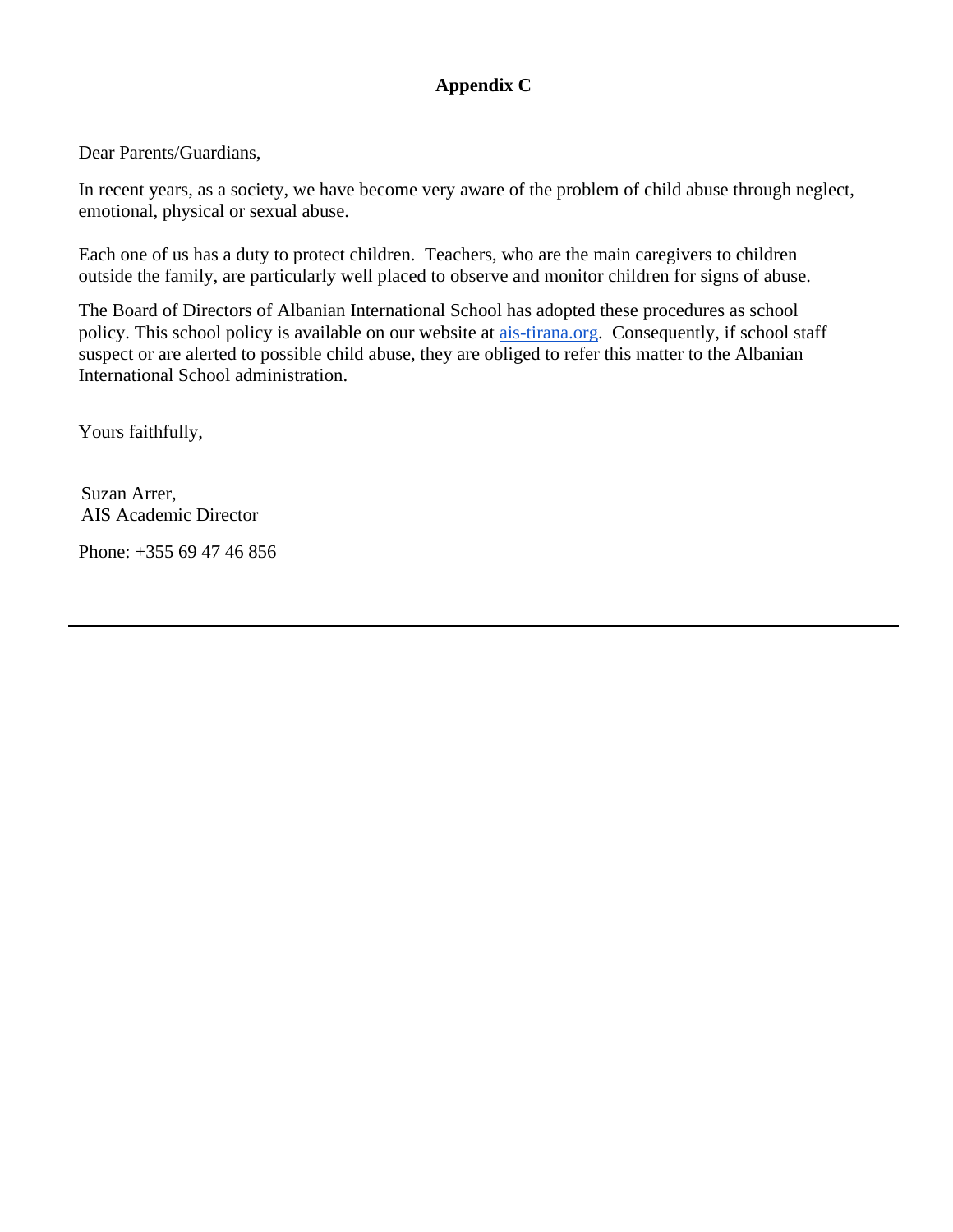### **1. Context**

All adults who work with children and young people have a crucial role to play in shaping their lives. They have a unique opportunity to interact with children and young people in ways that are both affirming and inspiring. This guidance has been produced to help adults working in all settings to establish safe and responsive environments which safeguard young people and reduce the risk of adults being unjustly accused of improper or unprofessional conduct.

### **2. 'Unsuitability'**

The guidance contained in this document is an attempt to identify what behaviors are expected of adults who work with children and young people. Adults whose practice deviates from this guidance and/or their professional or employment-related code of conduct may bring into question their suitability to work with children and young people.

# **3. Duty of Care**

All adults who work with, and on behalf of children are accountable for the way in which they exercise authority; manage risk; use resources; and safeguard children and young people.

Whether working in a paid or voluntary capacity, these adults have a duty to keep children and young people safe and to protect them from sexual, physical and emotional harm. Children and young people have a right to be treated with respect and dignity. It follows that trusted adults are expected to take reasonable steps to ensure the safety and well-being of children and young people. Failure to do so may be regarded as neglect<sup>1</sup>.

The duty of care is in part, exercised through the development of respectful and caring relationships between adults and children and young people. It is also exercised through the behavior of the adult, which at all times should demonstrate integrity, maturity and good judgment.

Everyone expects high standards of behavior from adults who work with children and young people. When individuals accept such work, they need to understand and acknowledge the responsibilities and trust inherent in that role.

*This means that these guidelines:*

- *apply to all adults working in all settings whatever their position, role, or responsibilities*
- *may provide guidance where an individual's suitability to work with children and young people has been called into question.*

*This means that adults should:*

- *have a clear understanding about the nature and content of this document*
- *discuss any uncertainties or confusion with their line manager*
- *understand what behaviors may call into question their suitability to continue to work with children and young people*

*This means that adults should:*

- *understand the responsibilities, which are part of their employment or role, and be aware that sanctions will be applied if these provisions are breached*
- *always act, and be seen to act, in the child's best interests*
- *avoid any conduct which would lead any reasonable person to question their motivation and intentions*
- *take responsibility for their own actions and behavior*

*This means that employers should:*

- *ensure that appropriate safeguarding and child protection policies and procedures are adopted, implemented and monitored*
- *ensure that codes of conduct/practices are continually monitored and reviewed*
- *ensure that, where services or activities are provided by another body, the body concerned has*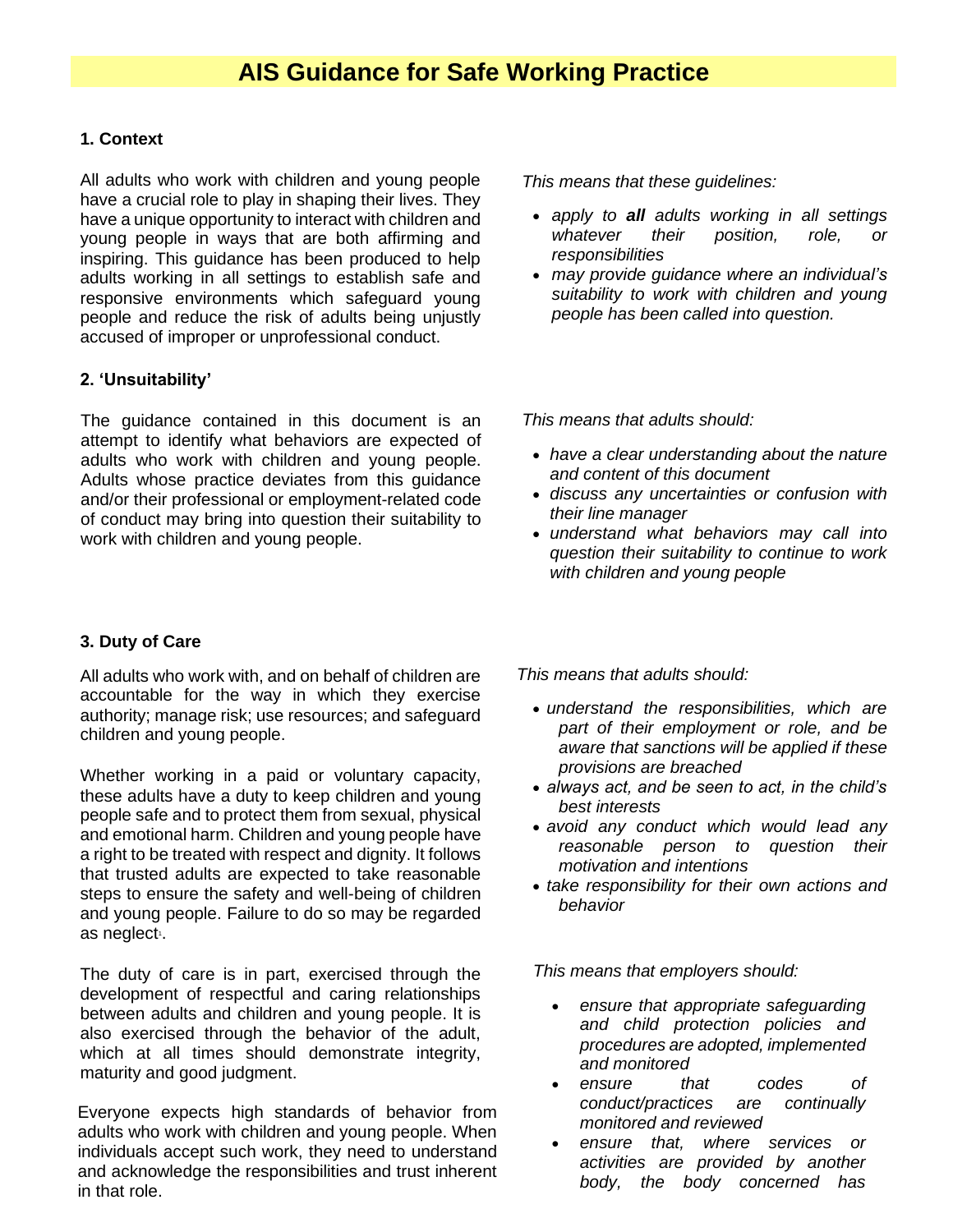Employers also have a duty of care towards their employees. This requires them to provide a safe working environment for adults and provide guidance about safe working practices. Employers also have a duty of care for the well-being of employees and to ensure that employees are treated fairly and reasonably in all circumstances. The Human Rights Act 1998 sets out important principles regarding protection of individuals from abuse by state organizations or people working for those institutions**.** Adults who are subject to an allegation should therefore be supported and the principles of natural justice applied.

An employer's duty of care and the adult's duty of care towards children should not conflict. This 'duty' can be demonstrated through the use and implementation of these guidelines.

### **4. Confidentiality**

Adults may have access to confidential information about children and young people in order to undertake their responsibilities. In some circumstances, they may have access to or be given highly sensitive or private information. These details must be kept confidential at all times and only shared when it is in the child to do so. Such information must not be used to intimidate, humiliate, or embarrass the child or young person concerned.

If an adult who works with children is in any doubt about whether to share information or keep it confidential he or she should seek guidance from AIS administration or designated DCP. Any actions should be in line with locally agreed information sharing protocols.

Whilst adults need to be aware of the need to listen to and support children and young people, they must also understand the importance of not promising to keep secrets. Neither should they request this of a child young person under any circumstances.

Additionally, concerns and allegations about adults should be treated as confidential and passed to a senior manager without delay.

*appropriate safeguarding policies and procedures foster a culture of openness and support*

- *ensure that systems are in place for concerns to be raised ensure that adults are not placed in situations which render them particularly vulnerable*
- *ensure all adults have access to and understand this guidance and related, policies and procedures*
- *ensure that all job descriptions and person specifications clearly identify the competences necessary to fulfill the duty of care*

*This means that adults:*

- *should be clear about when information can be shared and in what circumstances it is appropriate to do so*
- *are expected to treat information they receive about children and young people in a discreet and confidential manner*
- *should seek advice from a senior member of staff if they are in any doubt about sharing information they hold or which has been requested of the*
- *need to know to whom any concerns or allegations should be reported*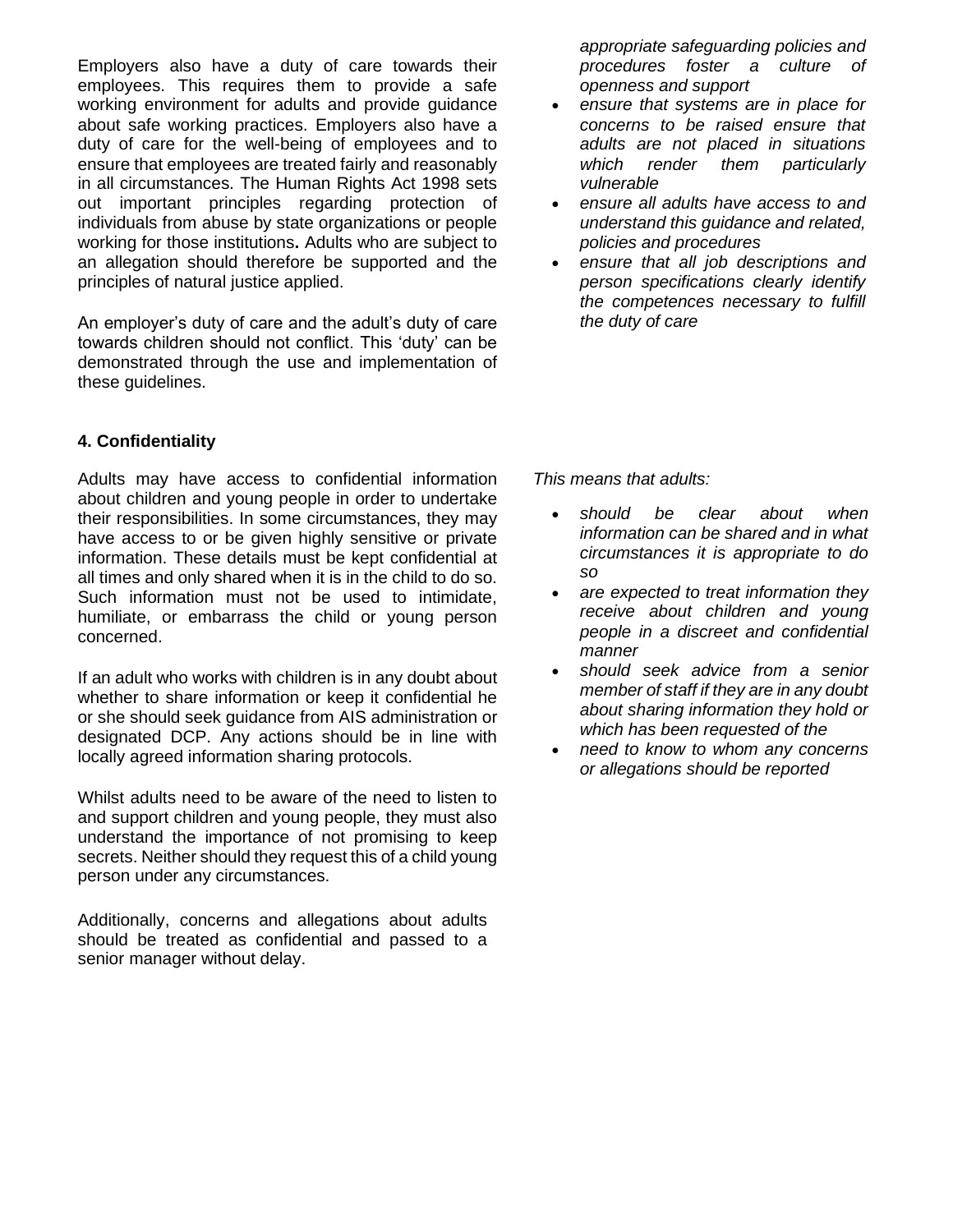### **5. Making a Professional Judgment**

This guidance cannot provide a complete checklist of what is, or is not, appropriate behavior for adults in all circumstances. There may be occasions and circumstances in which adults have to make decisions or take action in the best interests of the child or young person which could contravene this guidance or where no guidance exists. Individuals are expected to make judgements about their behavior to secure the best interests and welfare of the children in their charge. Such judgements, in these circumstances, should always be recorded and shared with a senior manager or if the adult does not work for an organization, with the parent or carer. In undertaking these actions individuals will be seen to be acting reasonably.

Adults should always consider whether their actions are warranted, proportionate, safe, and applied equitably.

### **6. Power and Positions of Trust**

Because of their knowledge, position and/or the authority invested in their role, all adults working with children and young people are in positions of trust in relation to the young people in their care. Broadly speaking, a relationship of trust can be described as one in which one party is in a position of power or influence over the other by their work or the nature of their activity. It is vital for all those in positions of trust to understand the power this can give them over those they care for and the responsibility they must exercise because of this relationship.<sup>2</sup>

A relationship between an adult and a child or young person cannot be a relationship between equals. There is potential for exploitation and harm of vulnerable young people. Adults have a responsibility to ensure that an unequal balance of power is not used for personal advantage or gratification.

Adults should always maintain appropriate professional boundaries and avoid behavior which might be misinterpreted by others. They should report and record any incident with this potential.

Where a person aged 18 or over is in a specified position of trust with a child under 18, it is an offence for that person to engage in sexual activity with or in the presence of that child, or to cause or incite that child to engage in or watch sexual activity.

*This means that where no specific guidance exists, adults should:*

- *discuss the circumstances that informed their action, or their proposed action, with a senior manager, or with the parent/carer if not working for an organization*
- *report any actions which could be misinterpreted to their senior manager*
- *always discuss any misunderstanding, accidents, or threats with a senior manager*
- *always record discussions and reasons why actions were taken.*
- *record any areas of disagreement about course of action taken and if necessary referred to a higher authority*

- *use their position to gain access to information for their own or others' advantage*
- *use their position to intimidate, bully, humiliate, threaten, coerce or undermine children or young people*
- *use their status and standing to form or promote relationships which are of a sexual nature, or which may become so*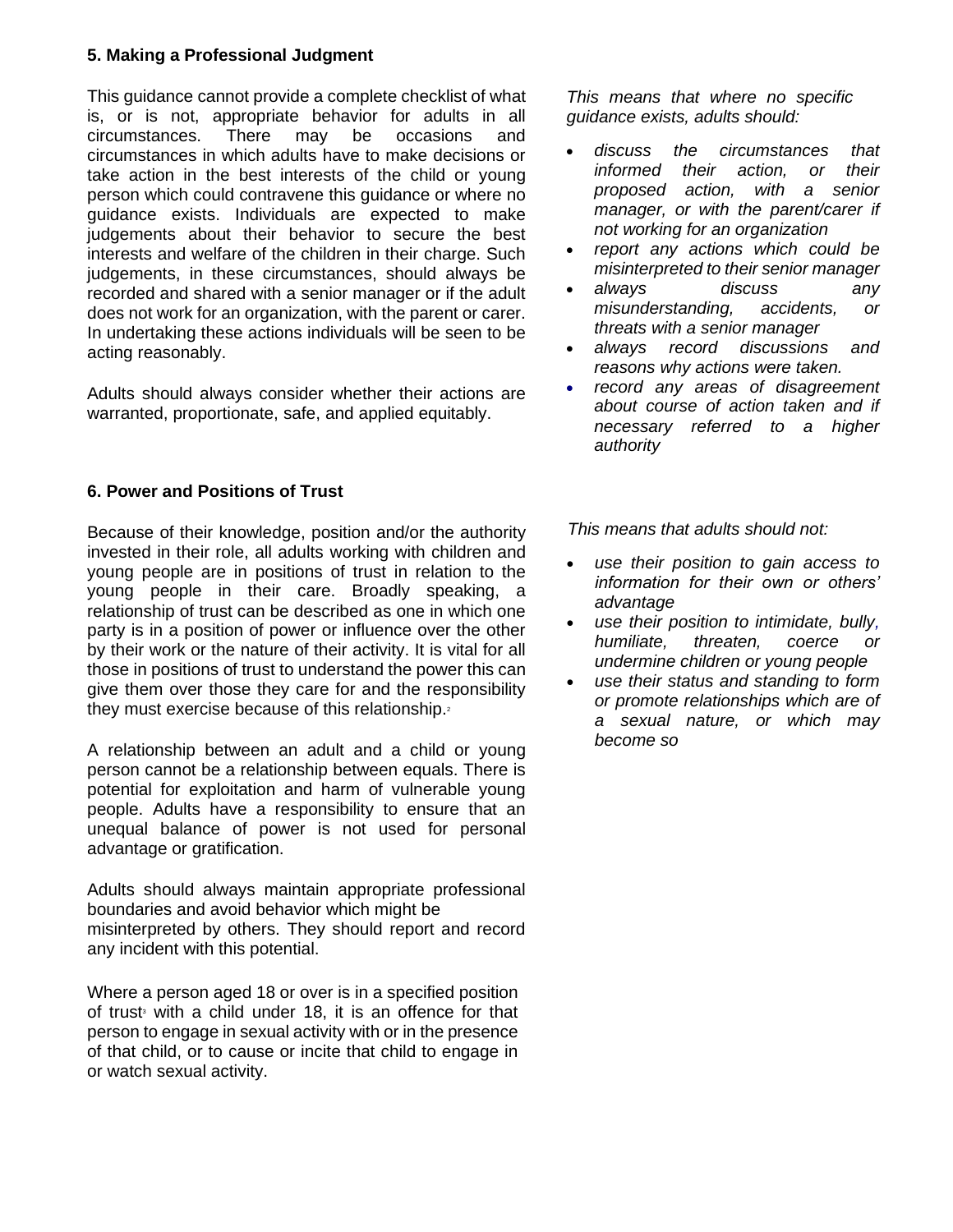## **7. Propriety and Behavior**

All adults working with children and young people have a responsibility to maintain public confidence in their ability to safeguard the welfare and best interests of children and young people. It is therefore expected that they will adopt high standards of personal conduct to maintain the confidence and respect of the public in general and all those with whom they work.

There may be times, for example, when an adult's behavior or actions in their personal life come under scrutiny from local communities, the media or public authorities. This could be because their behavior is considered to compromise their position in their workplace or indicate an unsuitability to work with children or young people. Misuse of drugs, alcohol or acts of violence would be examples of such behavior.

Adults in contact with children and young people should therefore understand and be aware that safe practice also involves using judgment and integrity about behaviors in places other than the work setting.

The behavior of an adult's partner or other family members may raise similar concerns and require careful consideration by an employer as to whether there may be a potential risk to children and young people in the workplace.

### **8. Dress and Appearance**

A person's dress and appearance are matters of personal choice and self-expression. However, adults should dress in ways which are appropriate to their role and this may need to be different to how they dress when not at work.

Adults who work with children and young people should ensure they take care to ensure they are dressed appropriately for the tasks and the work they undertake.

Those who dress in a manner which could be considered as inappropriate could render themselves vulnerable to criticism or allegations.

*This means that adults should not:*

- *behave in a manner which would lead any reasonable person to question their suitability to work with children or act as a role model.*
- *make, or encourage others to make, unprofessional personal comments which scapegoat, demean or humiliate, or which might be interpreted as such*

*This means that adults should:*

- *be aware that behavior in their personal lives may impact upon their work with children and young people*
- *follow any codes of conduct deemed appropriate by their organization*
- *understand that the behavior and actions of their partner (or other family members) may raise questions about their suitability to work with children and young people*

*This means that adults should wear clothing which:*

- *is appropriate to their role*
- *is not likely to be viewed as offensive, revealing, or sexually provocative*
- *does not distract, cause embarrassment or give rise to misunderstanding*
- *is absent of any political or otherwise contentious slogans*
- *is not considered to be discriminatory and is culturally sensitive*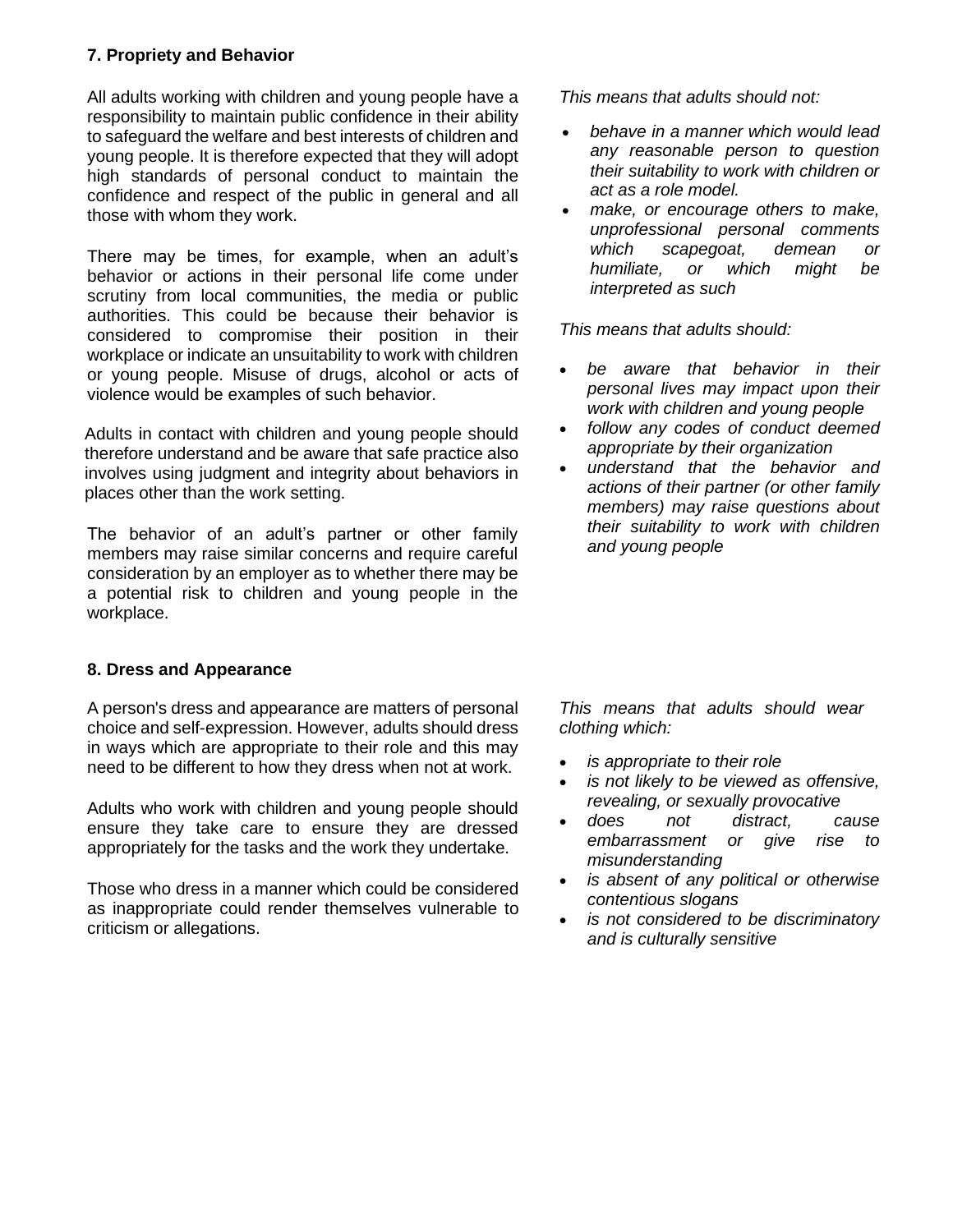## **9. Personal Living Space**

**No child or young person should be in or invited into, the home<sup>4</sup> of an adult who works with them,** unless the reason for this has been firmly established and agreed upon with both parents/guardians and school administration.

Under no circumstances should children or young people assist with chores or tasks in the home of an adult who works with them. Neither should they be asked to do so by friends or family of that adult.

### **10. Gifts, Rewards and Favoritism**

The giving of gifts or rewards to children or young people should be part of an agreed policy for supporting positive behavior or recognizing particular achievements. In some situations, the giving of gifts as rewards may be accepted practice for a group of children, whilst in other situations the giving of a gift to an individual child or young person will be part of an agreed plan, recorded and discussed with senior manager and the parent or carer.

It is acknowledged that there are specific occasions when adults may wish to give a child or young person a personal gift. This is only acceptable practice where, in line with the agreed policy, the adult has first discussed the giving of the gift and the reason for it, with the senior manager and/or parent or carer and the action is recorded. Any gifts should be given openly and not be based on favoritism. Adults need to be aware however, that the giving of gifts can be misinterpreted by others as a gesture either to bribe or groom a young person.

Adults should exercise care when selecting children and/or young people for specific activities or privileges to avoid perceptions of favoritism or unfairness. Methods and criteria selection should always be transparent and subject to scrutiny.

Care should also be taken to ensure that adults do not accept any gift that might be construed as a bribe by others, or lead the giver to expect preferential treatment.

There are occasions when children, young people or parents wish to pass small tokens of appreciation to adults e.g. on special occasions or as a thank-you and this is acceptable. However, it is unacceptable to receive gifts on a regular basis or of any significant value.

*This means that adults should:*

- *be vigilant in maintaining their privacy and mindful of the need to avoid placing themselves in vulnerable situations*
- *challenge any request for their accommodation to be used as an additional resource for the organization*
- *be mindful of the need to maintain professional boundaries*
- *refrain from asking children and young people to undertake personal jobs or errands*

- *be aware of their organization's policy on the giving and receiving of gifts*
- *ensure that gifts received or given in situations which may be misconstrued are declared*
- *generally, only give gifts to an individual young person as part of an agreed reward system*
- *where giving gifts other than as above, ensure that these are of insignificant value*
- *ensure that all selection processes which concern children and young people are fair and that wherever practicable these are undertaken and agreed by more than one member of staff*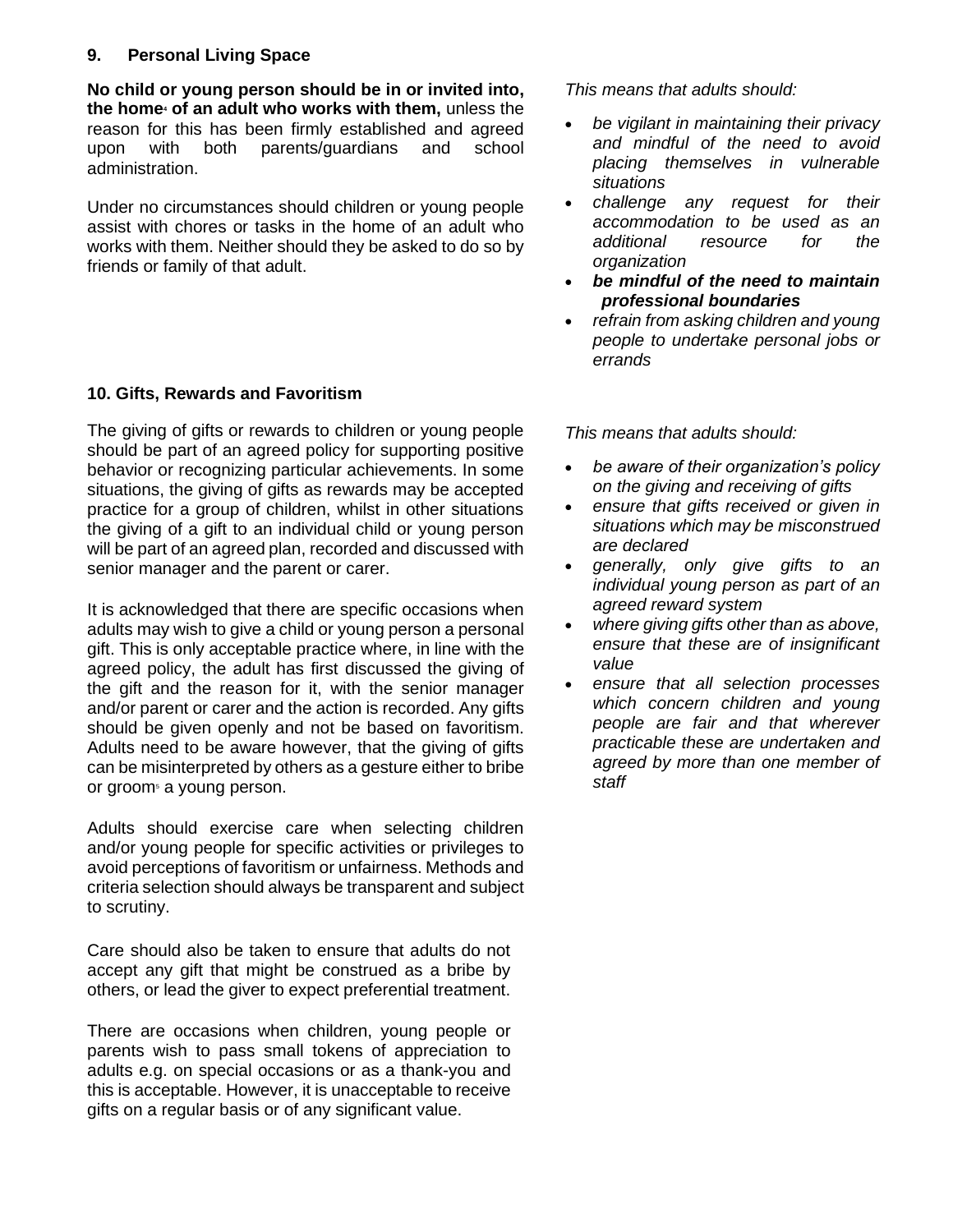### **11. Infatuations**

Occasionally, a child or young person may develop an infatuation with an adult who works with them. These adults should deal with these situations sensitively and appropriately to maintain the dignity and safety of all concerned. They should remain aware, however, that such infatuations carry a high risk of words or actions being misinterpreted and should therefore make every effort to ensure that their own behavior is above reproach.

An adult, who becomes aware that a child or young person is developing an infatuation, should discuss this at the earliest opportunity with a senior manager or parent/carer so appropriate action can be taken to avoid any hurt, distress or embarrassment.

#### **12. Communication with Children and Young People** *(including the Use of Technology)*

Communication between children and adults, by whatever method, should take place **within clear and explicit professional boundaries.** This includes the wider use of technology such as mobile phones, text messaging, e-mails, digital cameras, videos, web-cams, websites and blogs. Adults should not share any personal information with a child or young person. They should not request, or respond to, any personal information from the child/young person, other than that which might be appropriate as part of their professional role. Adults should ensure that all communications are transparent and open to scrutiny.

Adults should also be circumspect in their communications with children to avoid any possible misinterpretation of their motives or any behavior which could be construed as grooming. **All communications between AIS and students/parents are to be done through the ALMA system only**. They should not give their personal contact details to children and young people including e-mail, home or mobile telephone numbers. Email or text communications between an adult and a child young person outside agreed protocols may lead to disciplinary and/or criminal investigations. This also includes communications through internetbased websites.

Internal email systems should only be used in accordance with the school's policy.

*This means that adults should:*

- *report and record any incidents or indications (verbal, written or physical) that suggest a child or young person may have developed an infatuation with an adult in the workplace*
- *always acknowledge and maintain professional boundaries*

*This means that the organization should:*

• *have a communication policy which specifies acceptable and permissible modes of communication*

- *not give their personal contact details to children or young people, including their mobile telephone number and details of any blogs or personal websites*
- *only use equipment e.g. mobile phones, provided by organization to communicate with children, making sure that parents have given permission for this form of communication to be used only make contact with children for professional reasons and in accordance with any organization policy*
- *recognize that text messaging is rarely an appropriate response to a child in a crisis situation or at risk of harm. It should only be used as a last resort when other forms of communication are not possible*
- *not use internet or web-based communication channels to send personal messages to a child/young person*
- *ensure that if a social networking site is used, details are not shared with children and young people and privacy settings are set at maximum*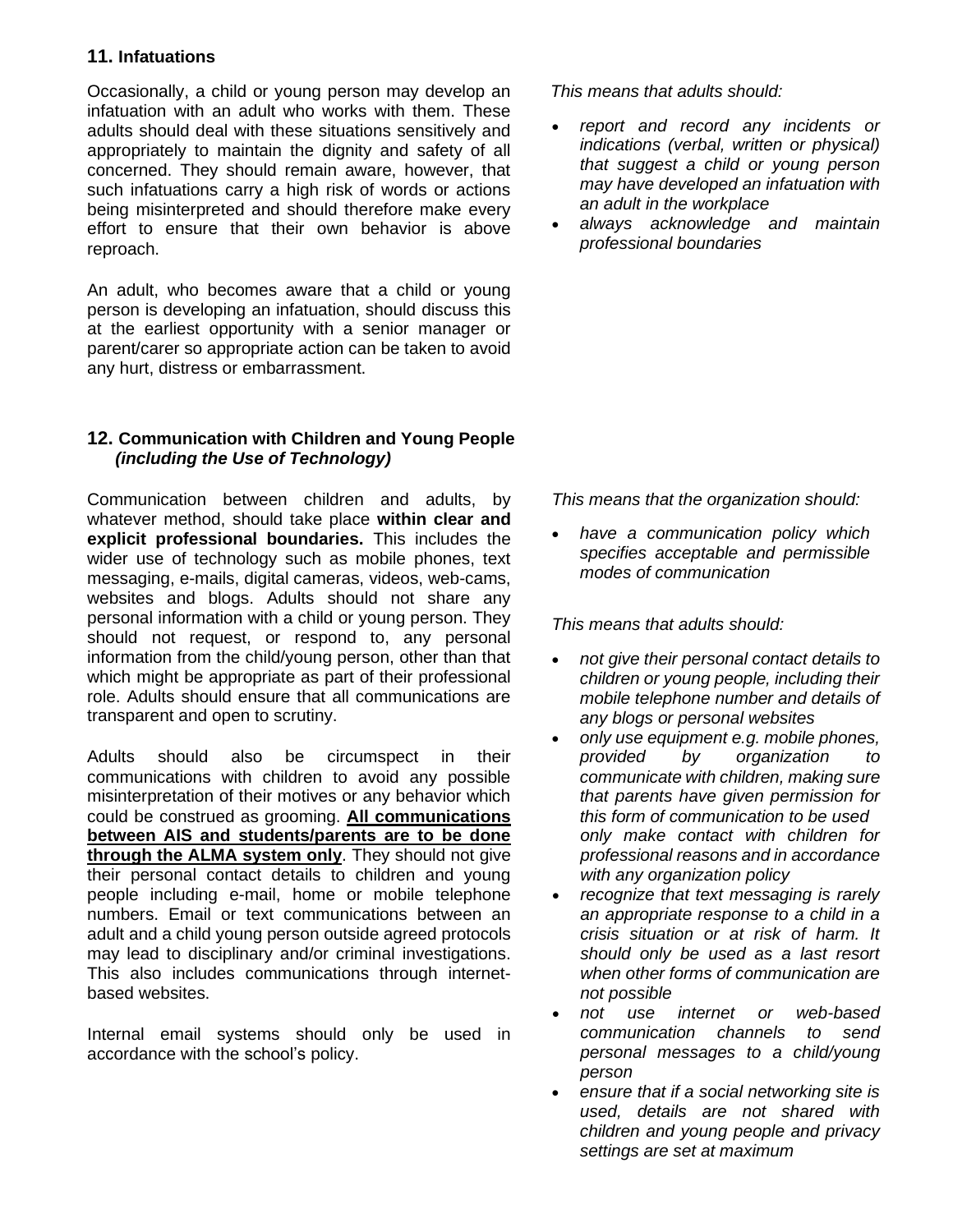# **13. Social Contact**

Adults who work with children and young people **should not seek to have social contact with them or their families,** unless the reason for this contact has been firmly established and agreed with senior managers, or where an adult does not work for an organization, the parent or carers. If a child or parent seeks to establish social contact, or if this occurs coincidentally, the adult should exercise her/his professional judgment in making a response but should always discuss the situation with their manager or with the parent of the child or young person. Adults should be aware that social contact in certain situations can be misconstrued as grooming.

Where social contact is an integral part of work duties, e.g. pastoral work in the community, care should be taken to maintain appropriate personal and professional boundaries. This also applies to social contacts made through interests outside of work or through the adult's own family or personal networks.

It is recognized that some adults may support a parent who may be in particular difficulty. Care needs to be exercised in those situations where the parent comes to depend upon the adult for support outside their professional role. This situation should be discussed with senior management and where necessary referrals made to the appropriate support agency.

# **14. Sexual Contact**

All adults should clearly understand the need to maintain appropriate boundaries in their contacts with children and young people. Intimate or sexual relationships between children/young people and the adults who work with them will be regarded as a grave breach of trust. Allowing or encouraging a relationship to develop in a way which might lead to a sexual relationship is also unacceptable.

Any sexual activity between an adult and the child or young person with whom they work may be regarded as a criminal offence and will always be a matter for disciplinary action.

Children and young people are protected by specific legal provisions regardless of whether the child or young person consents or not. The sexual activity referred to does not just involve physical contact including penetrative and non- penetrative acts. It may also include non-contact activities, such as causing children to engage in or watch sexual activity or the production of pornographic material. 'Working Together to Safeguard Children'6, defines *s*exual abuse as "forcing or enticing a child or young person

*This means that adults should:*

- *have no secret social contact with children and young people or their parents*
- *consider the appropriateness of the social contact according to their role and nature of their work*
- *always approve any planned social contact with children or parents with senior colleagues,*
- *advise senior management of any social contact they have with a child or a parent with who whom they work, which may give rise to concern*
- *report and record any situation, which may place a child at risk or which may compromise the organization or their own professional standing*
- *be aware that the sending of personal communications such as birthday or faith cards should always be recorded and/or discussed with the line manager.*
- *understand that some communications may be called into question and need to be justified.*

*This means that adults should not:*

- *have sexual relationships with children and young people*
- *have any form of communication with a child or young person which could be interpreted as sexually suggestive or provocative i.e. verbal comments, letters, notes, electronic mail, phone calls, texts, physical contact*
- *make sexual remarks to, or about, a child/young person*
- *discuss their own sexual relationships with or in the presence of children or young people*

*This means that adults should:*

• *ensure that their relationships with children and young people clearly take place within the boundaries of a respectful professional relationship*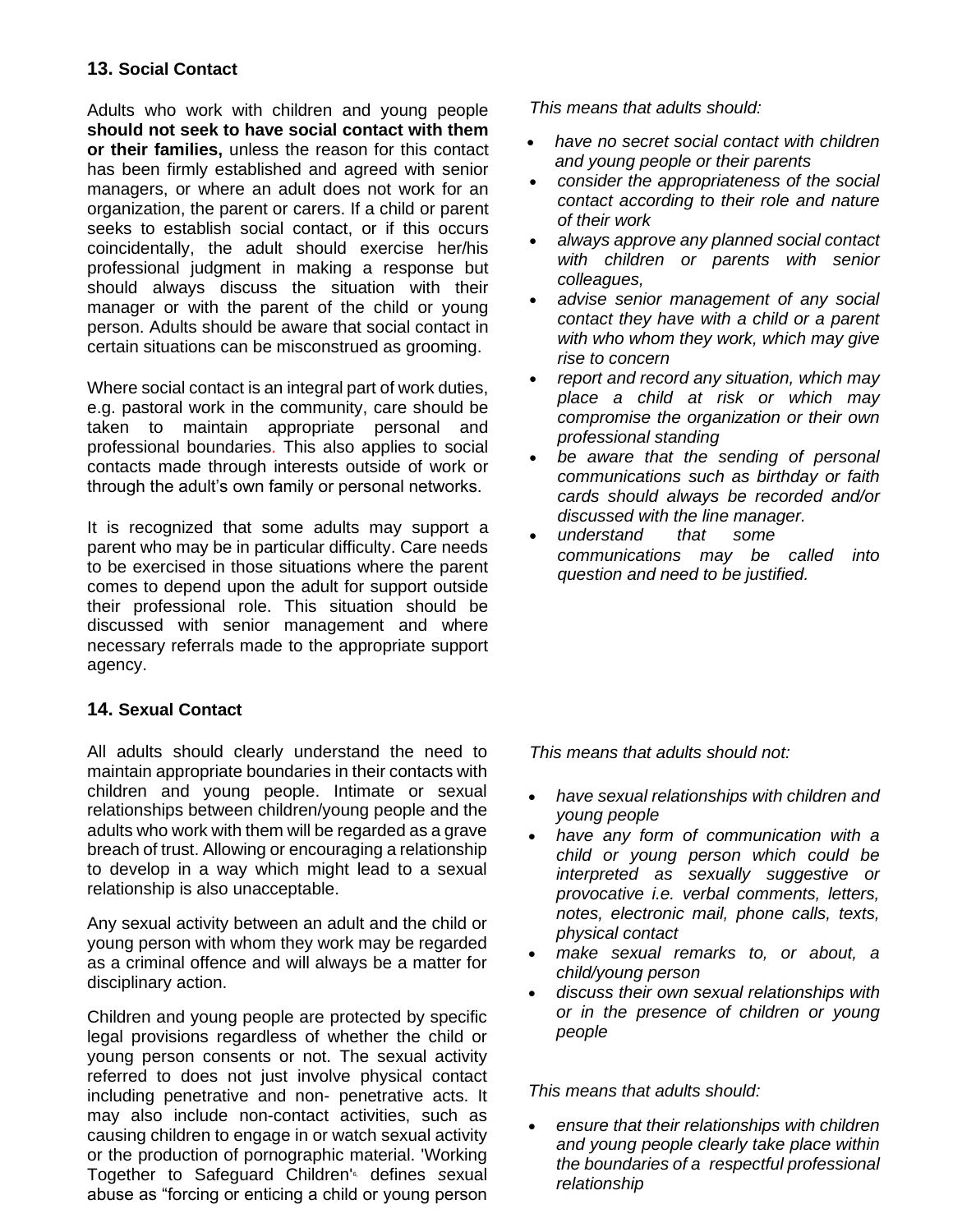to take part in sexual activities, whether or not the child is aware of what is happening".

There are occasions when adults embark on a course of behaviour known as 'grooming' where the sole purpose is to gain the trust of a child, and manipulate that relationship so sexual abuse can take place. Adults should be aware that consistently conferring inappropriate special attention and favor upon a child might be construed as being part of a 'grooming' process and as such will give rise to concerns about their behavior.

### **15. Physical Contact**

Many jobs within the children's workforce require physical contact with children as part of their role. There are also occasions when it is entirely appropriate for other adults to have some physical contact with the child or young person with whom they are working. However, it is crucial that in all circumstances, adults should only touch children in ways which are appropriate to their professional or agreed role and responsibilities.

Not all children and young people feel comfortable about physical contact, and adults should not make the assumption that it is acceptable practice to use touch as a means of communication. Permission should be sought from a child or young person before physical contact is made. Where the child is very young, there should be a discussion with the parent or carer about what physical contact is acceptable and/or necessary.

When physical contact is made with a child this should be in response to their needs at the time, of limited duration and appropriate to their age, stage of development, gender, ethnicity and background. It is not possible to be specific about the appropriateness of each physical contact, since an action that is appropriate with one child in one set of circumstances may be inappropriate in another, or with a different child. Adults, nevertheless, should use their professional judgment at all times, observe and take note of the child's reaction or feelings and – so far as is possible - use a level of contact and/or form of communication which is acceptable to the child for the minimum time necessary.

Physical contact which occurs regularly with an individual child or young person is likely to raise questions unless there is explicit agreement on the need for, and nature of, that contact. This would then be part of a formally agreed plan or within the parameters of established, agreed and legal professional protocols on physical contact e.g. sport activities or medical procedures. Any such

• *take care that their language or conduct does not give rise to comment or speculation. Attitudes, demeanor and language all require care and thought, particularly when members of staff are dealing with adolescent boys and girls.*

*This means that adults should:*

- *be aware that even well-intentioned physical contact may be misconstrued by the child, an observer or by anyone to whom this action is described*
- *never touch a child in a way which may be considered indecent*
- *always be prepared to report and explain actions and accept that all physical contact be open to scrutiny*
- *not indulge in 'horseplay'*
- *always encourage children, where possible, to undertake self-care tasks independently*
- *work within Health and Safety regulations*
- *be aware of cultural or religious views about touching and always be sensitive to issues of gender*
- *understand that physical contact in some circumstances can be easily misinterpreted*

*This means that organizations should:*

- *ensure they have a system in place for recording incidents and the means by which information about incidents and outcomes can be easily accessed by senior management*
- *make adults aware of relevant professional or organizational guidance in respect of physical contact with children and meeting medical needs of children and young people where appropriate*
- *be explicit about what physical contact is appropriate for adults working in their setting*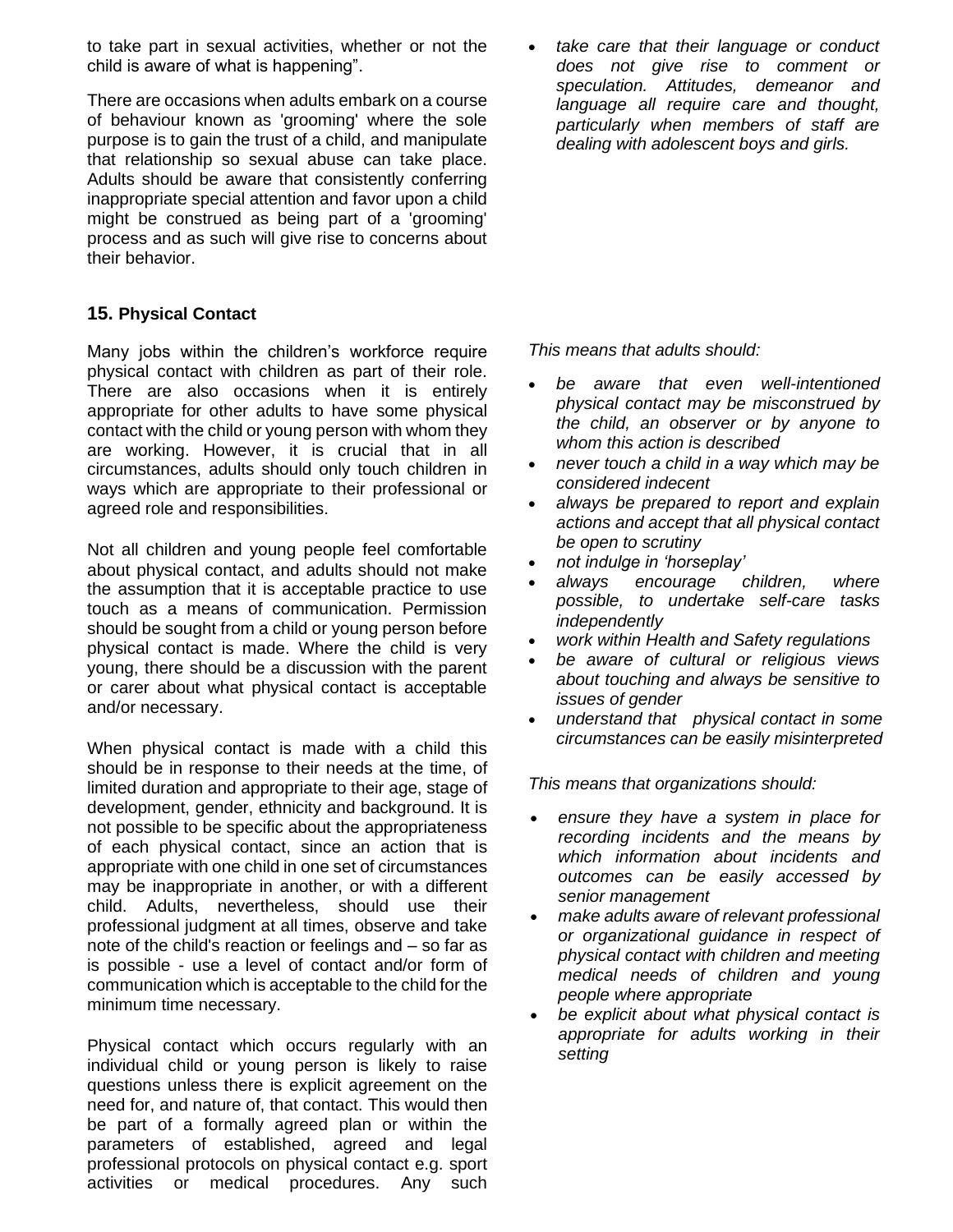arrangements should be understood and agreed by all concerned, justified in terms of the child's needs, consistently applied and open to scrutiny.

Physical contact should never be secretive, or for the gratification of the adult, or represent a misuse of authority. If an adult believes that their action could be misinterpreted, or if an action is observed by another as being inappropriate or possibly abusive, the incident and circumstances should be reported to the senior manager outlined in the procedures for handling allegations and an appropriate record made. Parents/carers should also be informed in such circumstances.

Where a child seeks or initiates inappropriate physical contact with an adult, the situation should be handled sensitively and care taken to ensure that contact is not exploited in any way. Careful consideration must be given to the needs of the child and advice and support given to the adult concerned.

It is recognized that some children who have experienced abuse may seek inappropriate physical contact. Adults should be particularly aware of this when it is known that a child has suffered previous abuse or neglect. In the child's view, physical contact might be associated with such experiences and lead to some actions being misinterpreted. In all circumstances where a child or young person initiates inappropriate physical contact, it is the responsibility of the adult to sensitively deter the child and help them understand the importance of personal boundaries. Such circumstances must always be reported and discussed with a senior manager and the parent/carer.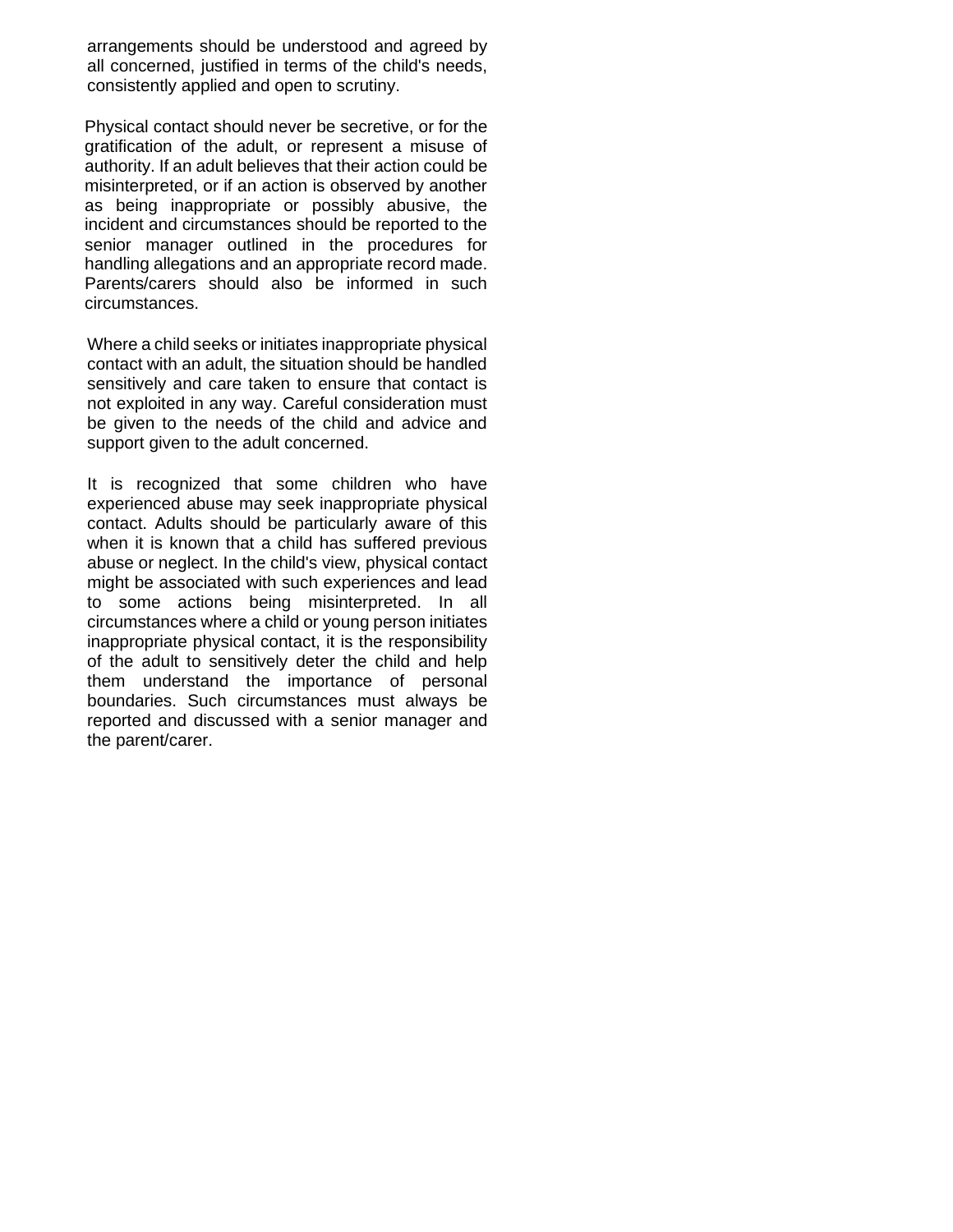### **16. Other Activities that require Physical Contact**

Adults who work in certain settings, for example sports drama or outdoor activities will have to initiate some physical contact with children, for example to demonstrate technique in the use of a particular piece of equipment, adjust posture, or perhaps to support a child so they can perform an activity safely or prevent injury. Such activities should be carried out in accordance with existing codes of conduct, regulations and best practice.

Physical contact should take place only when it is necessary in relation to a particular activity. It should take place in a safe and open environment i.e. one easily observed by others and last for the minimum time necessary. The extent of the contact should be made clear to the parent/carer and once agreed, should be undertaken with the permission of the child/young person. Contact should be relevant to their age or understanding and adults should remain sensitive to any discomfort expressed verbally or nonverbally by the child.

Guidance and protocols around safe and appropriate physical contact are provided by national organizations, for example sports governing bodies or major arts organizations, or the employing organization and should be understood and applied consistently. Any incidents of physical contact that cause concern or fall outside of these protocols and guidance should be reported to the senior manager and parent or carer.

It is good practice if all parties clearly understand at the outset, what physical contact is necessary and appropriate in undertaking specific activities. Keeping parents/carers, children and young people informed of the extent and nature of any physical contact may also prevent allegations of misconduct or abuse arising.

### **17. Behavior Management**

All children and young people have a right to be treated with respect and dignity even in those circumstances where they display difficult or challenging behavior.

**Adults should not use any form of degrading treatment to punish a child.** The use of sarcasm, demeaning or insensitive comments towards children and young people is not acceptable in any situation. Any sanctions or rewards used should be part of a behavior management policy which is widely publicized and regularly reviewed.

*This means that adults should:*

- *treat children with dignity and respect and avoid contact with intimate parts of the body*
- *always explain to a child the reason why contact is necessary and what form that contact will take*
- *seek consent of parents where a child or young person is unable to do so because of a disability.*
- *consider alternatives, where it is anticipated that a child might misinterpret any such contact,*
- *be familiar with and follow recommended guidance and protocols*
- *conduct activities where they can be seen by others*
- *be aware of gender, cultural or religious issues that may need to be considered prior to initiating physical contact*

*This means that organizations should:*

- *have up to date guidance and protocols on appropriate physical contact in place that promote safe practice and include clear expectations of behavior and conduct.*
- *ensure that staff are made aware of this guidance and that safe practice is continually promoted through supervision and training.*

- *• not use force as a form of punishment*
- *• try to defuse situations before they escalate*
- *• inform parents of any behavior management techniques used*
- *adhere to the organization's behavior management policy*
- *be mindful of factors which may impact upon a child or young person's behavior*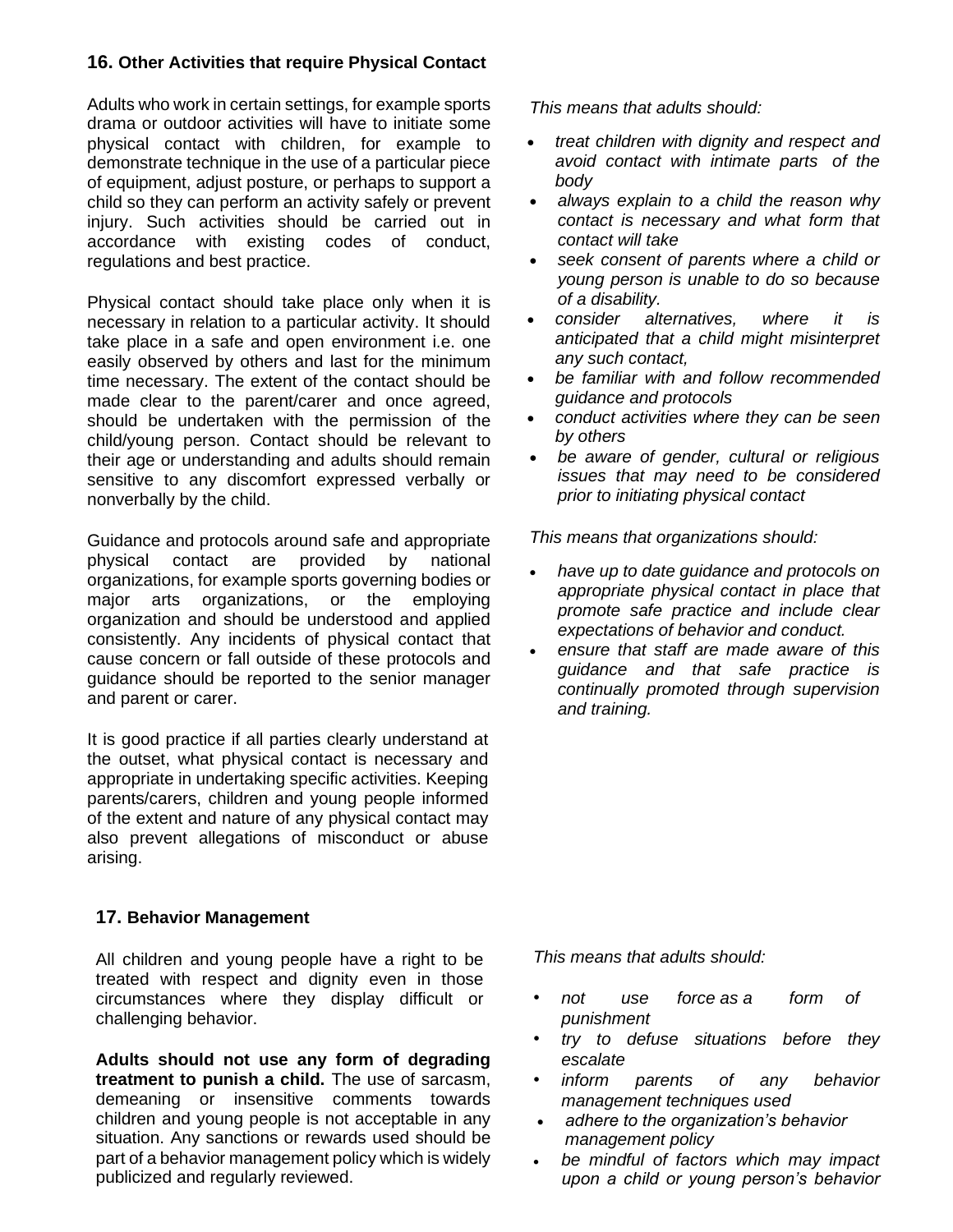The use of corporal punishment is not acceptable and whilst there may a legal defense for parents who physically chastise their children, this does not extend, in any circumstances, to those adults who work with or on behalf of children and young people.

Where children display difficult or challenging behavior, adults must follow the behavior policy outlined by their place of work, and use strategies appropriate to the circumstance and situation. The use of physical intervention can only be justified in exceptional circumstances and must be used as a last resort when other behavior management strategies have failed.

Where a child has specific needs in respect of particularly challenging behavior, a positive handling plan may be drawn up and agreed by all parties. Only in these circumstances should an adult deviate from the behavior management policy of the organization.

#### **18. Use of Control and Physical Intervention**

There are circumstances in which adults working with children displaying extreme behaviors can legitimately intervene by using either non-restrictive or restrictive physical interventions. This is a complex area and adults and organizations must have regard to government guidance and legislation and the policies and practice of their specific organization.

The use of physical intervention should, wherever possible, be avoided. It should only be used to manage a child or young person's behavior if it is necessary to prevent personal injury to the child, other children or an adult, to prevent serious damage to property or in what would reasonably be regarded as exceptional circumstances. When physical intervention is used it should be undertaken in such a way that maintains the safety and dignity of all concerned.

The scale and nature of any physical intervention must be proportionate to both the behavior of the individual to be controlled and the nature of the harm they may cause. The minimum necessary force should be used and the techniques deployed in line with recommended policy and practice.

Under no circumstances should physical force or intervention be used as a form of punishment. The duty of care which applies to all adults and organizations working with children and young people requires that reasonable measures are taken to prevent children being harmed. The use of unwarranted physical force is likely to constitute a criminal offense.

*e.g. bullying, abuse and where necessary take appropriate action*

*This means that the organizations should:*

- *• have in place appropriate behavior management policies*
- *• where appropriate, develop positive handling plans in respect of an individual child or young person*

*This means that adults should:*

- *• adhere to the organization's physical intervention policy*
- *• always seek to defuse situations*
- *• always use minimum force for the shortest period necessary*
- *• record and report as soon as possible after the event any incident where physical intervention has been used.*

*This means that organizations should:*

- *• have a policy on the use of physical intervention in place that complies with government guidance and legislation and describes the context in which it is appropriate to use physical intervention*
- *• ensure that an effective recording system is pace which allows for incidents to be tracked and monitored*
- *• ensure adults are familiar with the above*
- *ensure that staff are appropriately trained*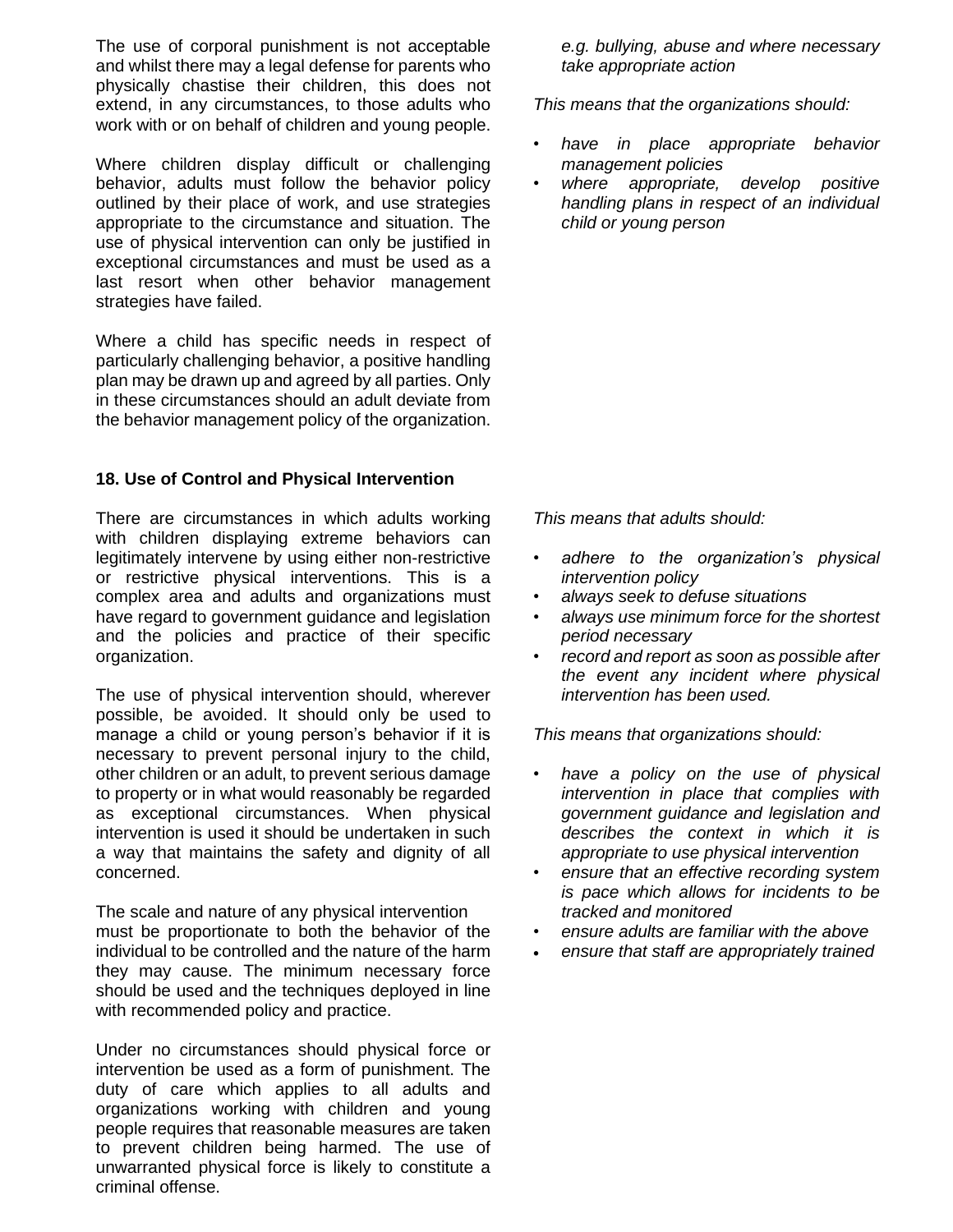#### **19. Children and Young People in Distress**

For all adults working with children there will be occasions when a distressed child needs comfort and reassurance and this may involve physical contact. Young children, in particular, may need immediate physical comfort, for example after a fall, separation from parent etc. Adults should use their professional judgment to comfort or reassure a child in an ageappropriate way whilst maintaining clear professional boundaries.

Where an adult has a particular concern about the need to provide this type of care and reassurance, or is concerned that an action may be misinterpreted, this should be reported and discussed with a senior manager and parents/carers.

#### **20. Intimate Care**

Some job responsibilities necessitate intimate physical contact with children on a regular basis, for example assisting young children with toileting, providing intimate care for children with disabilities or in the provision of medical care. The nature, circumstances and context of such contact should comply with professional codes of practice or guidance and/or be part of a formally agreed plan, which is regularly reviewed. The additional vulnerabilities that may arise from a physical or learning disability should be taken into account and be recorded as part of an agreed care plan. The emotional responses of any child to intimate care should be carefully and sensitively observed, and where necessary, any concerns passed to senior managers and/or parents/carers.

All children have a right to safety, privacy and dignity when contact of a physical or intimate nature is required and depending on their abilities, age and maturity should be encouraged to act as independently as possible.

The views of the child should be actively sought, wherever possible, when drawing up and reviewing formal arrangements. As with all individual arrangements for intimate care needs, agreements between the child, parents/carers and the organization must be negotiated and recorded.

*This means the adult should:*

- *• consider the way in which they offer comfort and reassurance to a distressed child and do it in an age-appropriate way*
- *• be circumspect in offering reassurance in one-to-one situations, but always record such actions in these circumstances*
- *• follow professional guidance or code of practice where available*
- *• never touch a child in a way which may be considered indecent*
- *• record and report situations which may give rise to concern from either party*
- *• not assume that all children seek physical comfort if they are distressed*

- *• adhere to the organization's intimate care guidelines or code of practice*
- *• make other staff aware of the task being undertaken*
- *• explain to the child what is happening*
- *• consult with senior managers and parents/carers where any variation from agreed procedure/care plan is necessary*
- *• record the justification for any variations to the agreed*
- *procedure/care plan and share this information with parents*
- *ensure that any changes to the agreed care plan are discussed, agreed and recorded.*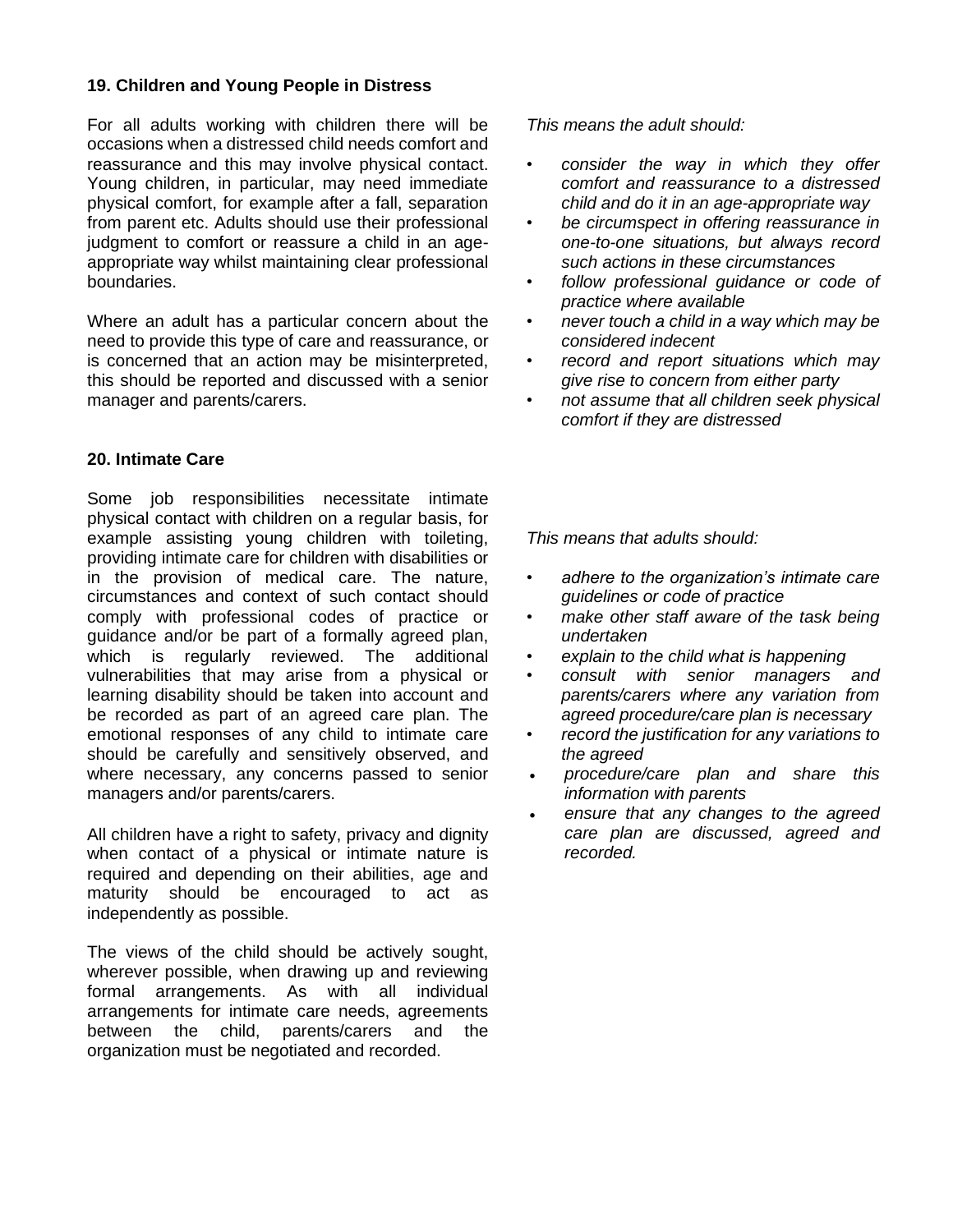## **21. Personal Care**

Young people are entitled to respect and privacy at all times and especially when in a state of undress, changing clothes, bathing or undertaking any form of personal care. There are occasions where there will be a need for an appropriate level of supervision in order to safeguard young people and/or satisfy health and safety considerations. This supervision should be appropriate to the needs and age of the young people concerned and sensitive to the potential for embarrassment.

Adults need to be vigilant about their own behavior, ensure they follow agreed guidelines and be mindful of the needs of the children and young people with whom they work.

### **22. First Aid and Administration of Medication**

It is expected that adults working with children and young people should be aware of basic first aid techniques. It is not however, a contractual requirement and whilst adults may volunteer to undertake such tasks, they should be suitably trained and qualified before administering first aid and/or any agreed medication.

When administering first aid, wherever possible, adults should ensure that another adult is aware of the action being taken. Parents should always be informed when first aid has been administered.

In circumstances where children need medication regularly a health care plan should have been established to ensure the safety and protection of children and the adults who are working with them. Depending upon the age and understanding of the child, they should where appropriate, be encouraged to self administer medication or treatment including, for example any ointment, use of inhalers.

*This means that adults should:*

- *avoid any physical contact when children are in a state of undress*
- *avoid any visually intrusive behavior*
- *where there are changing rooms announce their intention of entering*

*This means that adults should not:*

- *change in the same place as children*
- *shower or bathe with children*
- *assist with any personal care task which a child or young person can undertake by themselves*

*This means that the organizations should:*

- *ensure staff understand the extent and limitations of their role in applying basic care and hygiene tasks for minor abrasions and understand where an injury requires more experienced intervention*
- *ensure there are trained and named individuals to undertake first aid responsibilities*
- *ensure training is regularly monitored and updated*
- *always ensure that arrangements are in place to obtain parental consent for the administration of first aid or medication*

*This means that adults should:*

- *adhere to the organization's policy for administering first aid or medication*
- *comply with the necessary reporting requirements*
- *make other adults aware of the task being undertaken*
- *explain to the child what is happening.*
- *always act and be seen to act in the child's best interests*
- *report and record any administration of first aid or medication*
- *have regard to any health plan which is in place*

*always ensure that an appropriate health/risk assessment is undertaken prior to undertaking certain activities*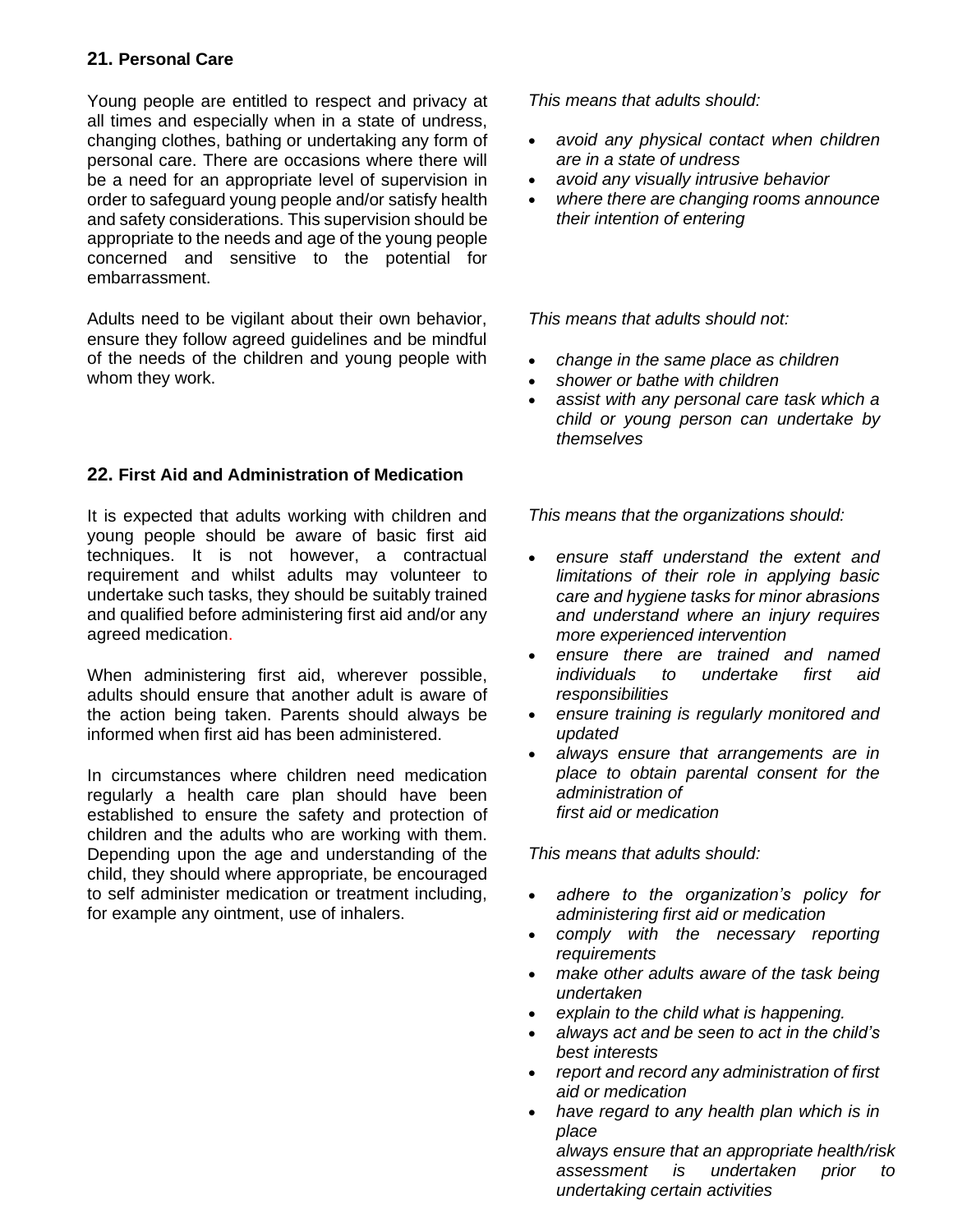### **23. One-to-One Situations**

All organizations working with or on behalf of children and young people should consider one-to-one situations when drawing up their policies.

It is not realistic to state that one-to-one situations should never take place. It is however, appropriate to state that where there is a need, agreed with a senior manager and/or parents/carers, for an adult to be alone with a child or young person, certain procedures and explicit safeguards must be in place. This also applies to those adults who do not work as part of an agency or organization but owe a duty of care to the child or young person because of the nature of their work.

Adults should be offered training and guidance for the use of any areas of the workplace which may place themselves or children in vulnerable situations. This would include those situations where adults work directly with children and young people in unsupervised settings and/or isolated areas within community settings or in street-based projects for example.

One-to-one situations have the potential to make a child/young person more vulnerable to harm by those who seek to exploit their position of trust. Adults working in one-to-one settings with children and young people may also be more vulnerable to unjust or unfounded allegations being made against them. Both possibilities should be recognised so that when one-to-one situations are unavoidable, reasonable and sensible precautions are taken. Every attempt should be made to ensure the safety and security of children and young people and the adults who wok with them.

There are occasions where managers will need to undertake a risk assessment in relation to the specific nature and implications of one-to-one work. These assessments should take into account the individual needs of the child/young person and the individual worker and any arrangements should be reviewed on a regular basis.

Meetings with children and young people outside agreed working arrangements should not take place without the agreement of senior managers and parents or carers.

- *ensure that when lone working is an integral part of their role, full and appropriate risk assessments have been conducted and agreed.*
- *avoid meetings with a child or young person in remote, secluded areas,*
- *always inform other colleagues and/or parents/carers about the contact(s) beforehand, assessing the need to have them present or close by*
- *avoid use of 'engaged' or equivalent signs wherever possible. Such signs may create an opportunity for secrecy or the interpretation of secrecy*
- *always report any situation where a child becomes distressed or angry to a senior colleague*
- *carefully consider the needs and circumstances of the child/children when in one-to-one situations*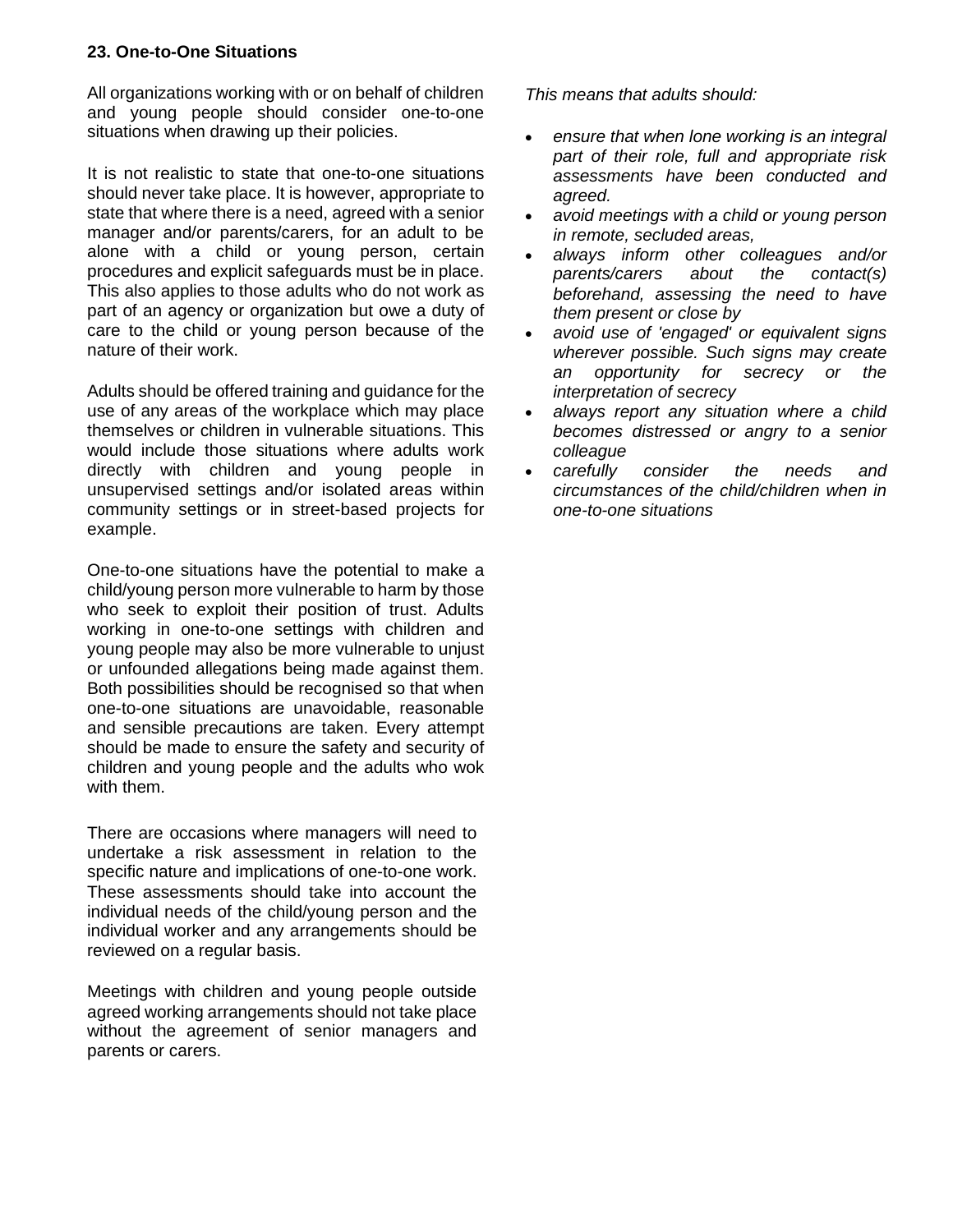#### **24. Home Visits**

**Under no circumstances should an adult visit a child in their home outside agreed work arrangements or invite a child to their own home or that of a family member, colleague or friend.**  If in an emergency, such a one -off arrangement is required, the adult must have a prior discussion with a senior manager and the parents or carers and a clear justification for such arrangement is agreed and recorded.

# **25. Transporting Children and Young People**

There will be occasions when adults are expected or asked to transport children as part of their duties. Adults, who are expected to use their own vehicles for transporting children, should ensure that the vehicle is roadworthy, appropriately insured and that the maximum capacity is not exceeded.

It is a legal requirement that all passengers should wear seat belts and it is the responsibility of the staff member to ensure that this requirement is met. Adults should also be aware of current legislation and adhere to the use of car seats for younger children. Where adults transport children in a vehicle which requires a specialist license/insurance e.g. PCV or LGV7- staff should ensure that they have an appropriate license and insurance to drive such a vehicle.

It is inappropriate for adults to offer lifts to a child or young person outside their normal working duties, unless this has been brought to the attention of the line manager and has been agreed with the parents/carers.

*This means that adults should:*

- *agree the purpose for any home visit with senior management, unless this is an acknowledged and integral part of their role e.g. social workers*
- *always make detailed records including times of arrival and departure and work undertaken*
- *ensure any behavior or situation which gives rise to concern is discussed with their manager and, where appropriate action is taken*

*This means that employers should:*

- *ensure that they have home visit and loneworking policies of which all adults are made aware. These should include arrangements for risk assessment and management*
- *ensure that all visits are justified and recorded*
- *ensure that adults are not exposed to unacceptable risk*
- *ensure that adults have access to a mobile telephone and an emergency contact person*

*This means that all organizations:*

*• should have appropriate policies for transporting children and young people*

- *• ensure they are fit to drive and free from any drugs, alcohol or medicine which is likely to impair judgment and/ or ability to drive*
- *• be aware that the safety and welfare of the child is their responsibility until they are safely passed over to a parent/carer*
- *• record details of the journey in accordance with agreed procedures*
- *• ensure that their behavior is appropriate at all times*
- *• ensure that there are proper arrangements in place to ensure vehicle, passenger and driver safety. This includes having proper and appropriate insurance for the type of vehicle being driven*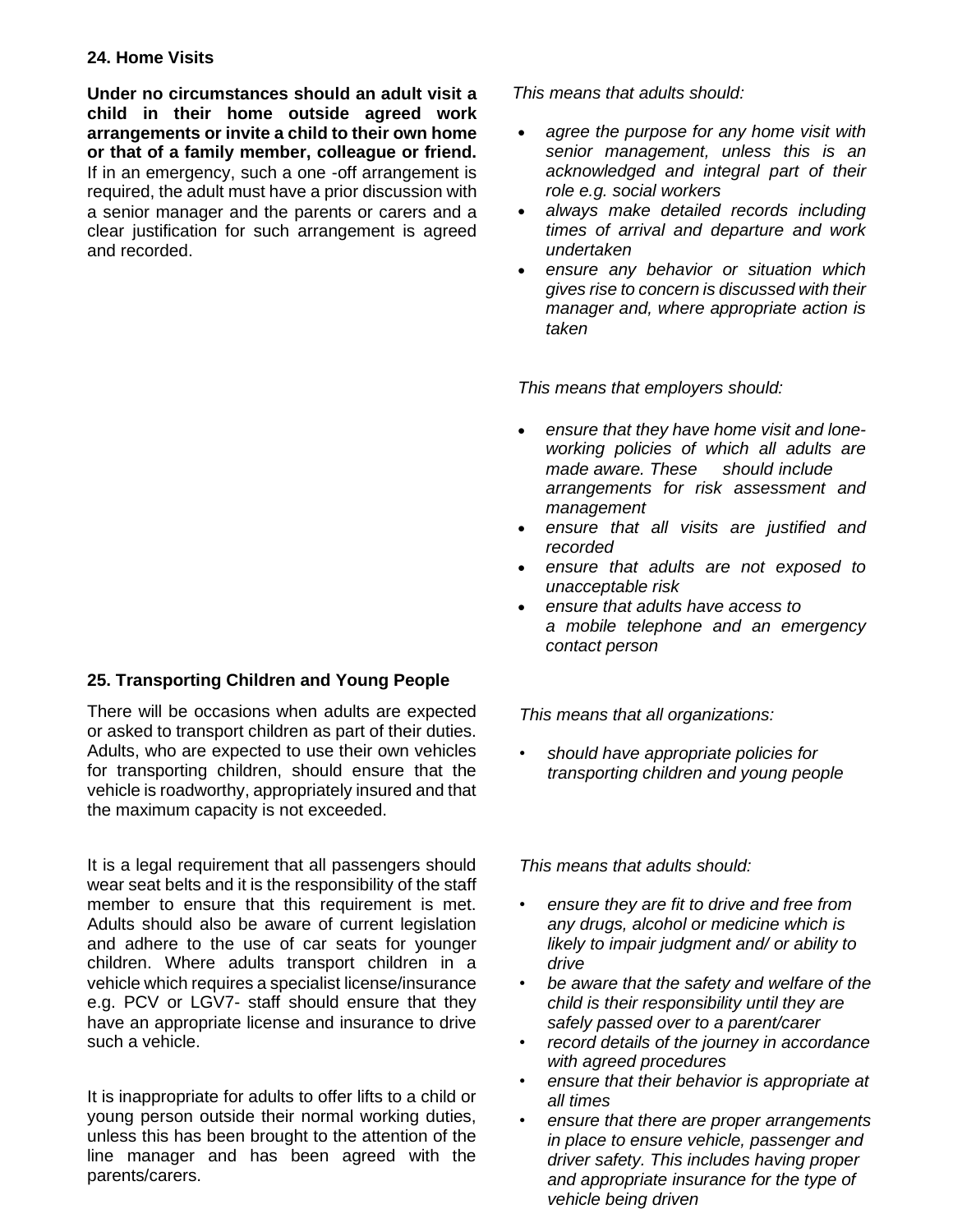There may be occasions where the child or young person requires transport in an emergency situation or where not to give a lift may place a child at risk. Such circumstances must always be recorded and reported to a senior manager and parents/carers.

### **26. Trips and Outings**

Adults should take particular care when supervising children and young people on trips and outings, where the setting is less formal than the usual workplace. Adults remain in a position of trust and need to ensure that their behavior remains professional at all times and stays within clearly defined professional boundaries. .

Where activities include overnight stays, careful consideration needs to be given to sleeping arrangements. Children, young people, adults and parents should be informed of these prior to the start of the trip. In all circumstances, those organizing trips and outings must pay careful attention to ensuring safe staff/child ratios and to the gender mix of staff especially on overnight stays.

Health and Safety arrangements require members of staff to keep colleagues/employers aware of their whereabouts, especially when involved in activities outside the usual workplace.

#### **27. Photography and Videos**

Working with children and young people may involve the taking or recording of images. Any such work should take place with due regard to the law and the need to safeguard the privacy, dignity, safety and well being of children and young people. Informed written consent from parents or carers and agreement, where possible, from the child or young person, should always be sought before an image is taken for any purpose.

Careful consideration should be given as to how activities involving the taking of images are organized and undertaken. Care should be taken to ensure that all parties understand the implications of the image being taken, especially if it is to be used for any publicity purposes or published in the media, or on the Internet. There also needs to be an agreement as to whether the images will be destroyed or retained for further use, where these will be stored and who will have access to them.

Adults need to remain sensitive to any children who appear uncomfortable, for whatever reason, and should recognise the potential for such activities to raise concerns or lead to misunderstandings.

*ensure that any impromptu or emergency arrangements of lifts are recorded and can be justified if questioned*

*This means that adults should:*

- *always have another adult present in out of workplace activities, unless otherwise agreed with a senior manager*
- *undertake risk assessments in line with their organization's policy where applicable*
- *have parental consent to the activity*
- *ensure that their behavior remains professional at all times (see section 7)*
- *never share beds with a child/children or young people.*
- *not share bedrooms unless it involves a dormitory situation and the arrangements have been previously discussed with senior manager, parents and children and young people.*

- *be clear about the purpose of the activity and about what will happen to the images when the activity is concluded*
- *be able to justify images of children in their possession*
- *avoid making images in one-to-one situations or which show a single child with no surrounding context*
- *ensure the child/young person understands why the images are being taken and has agreed to the activity and that they are appropriately dressed.*
- *only use equipment provided or authorized by the organization*
- *report any concerns about any inappropriate or intrusive photographs found*
- *always ensure they have parental permission to take and/or display photographs*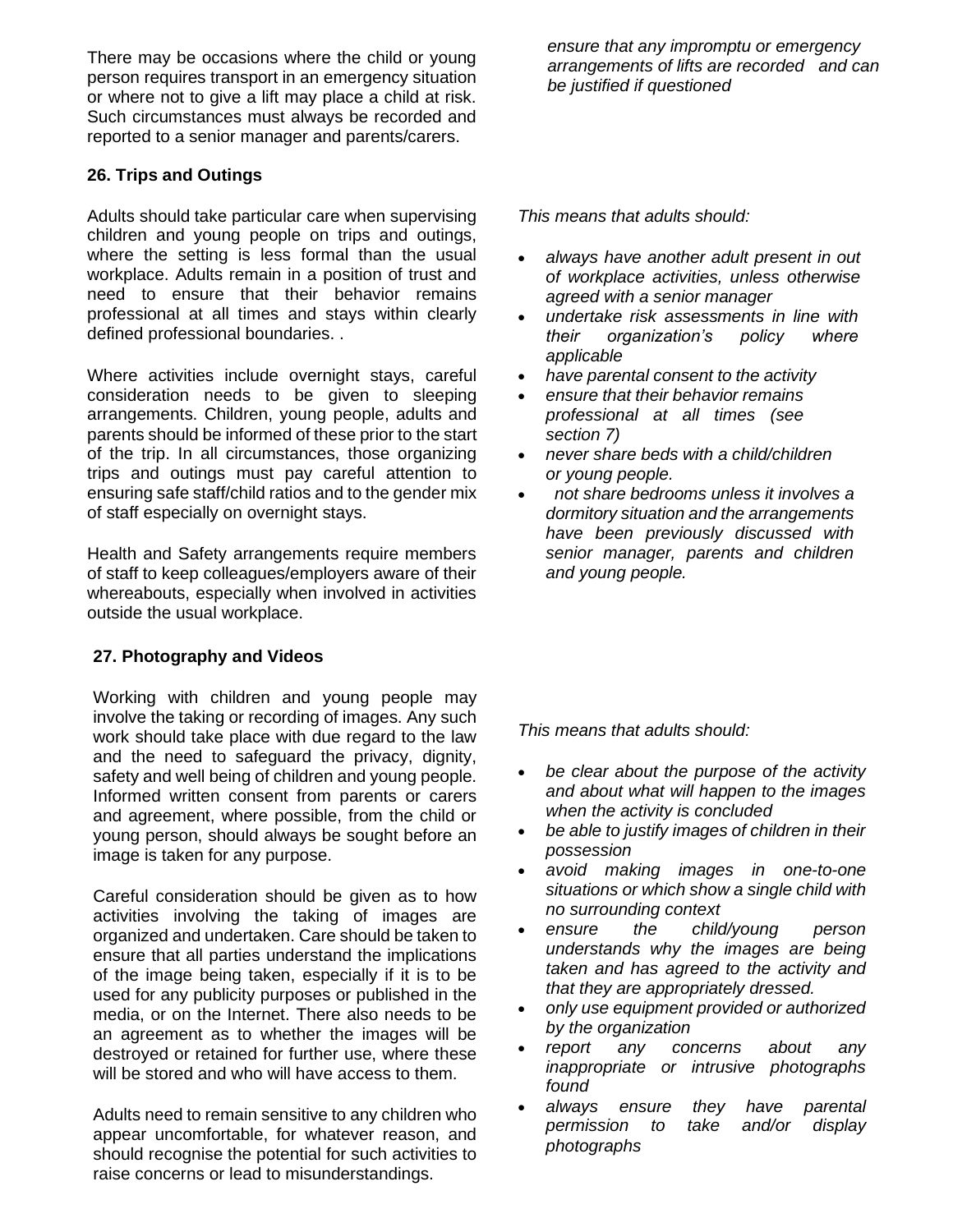It is not appropriate for adults to take photographs of children for their personal use.

#### **28. Access to Inappropriate Images and Internet Usage**

There are no circumstances that will justify adults possessing indecent images of children. Adults who access and possess links to such websites will be viewed as a significant and potential threat to children. Accessing, making and storing indecent images of children on the internet is illegal. This will lead to criminal investigation and the individual being barred from working with children and young people, if proven.

Adults should not use equipment belonging to their organisation to access adult pornography; neither should personal equipment containing these images or links to them be brought into the workplace. This will raise serious concerns about the suitability of the adult to continue to work with children.

Adults should ensure that children and young people are not exposed to any inappropriate images or web links. Organizations and adults need to ensure that internet equipment used by children have the appropriate controls with regards to access. e.g. personal passwords should be kept confidential.

*This means that adults should not:*

- *display or distribute images of children unless they have consent to do so from parents/carers*
- *use images which may cause distress*
- *use mobile telephones to take images of children*
- *take images 'in secret', or taking images in situations that may be construed as being secretive.*

*This means that organizations should*

- *have clear e-safety policies in place about access to and use of the internet*
- *make guidance available to both adults and children and young people about appropriate usage.*

- *follow their organization's guidance on the use of IT equipment*
- *ensure that children are not exposed to unsuitable material on the internet*
- *ensure that any films or material shown to children and young people are age appropriate*